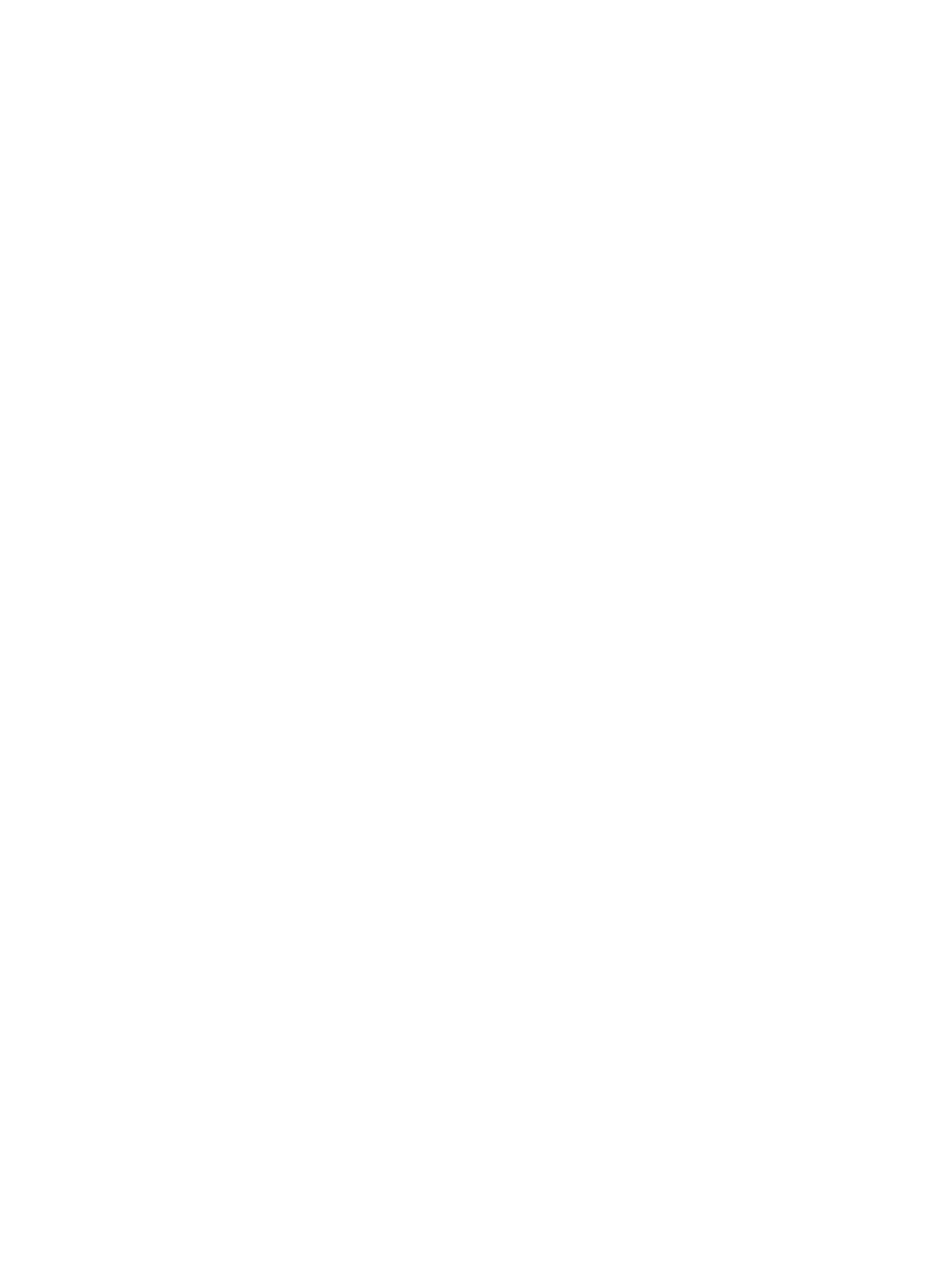### **PROGRAMME IN BRIEF**

| Day 1: Monday, 13 June 2022           |                |                                                                                                                                                                                                                                                                                                                            |
|---------------------------------------|----------------|----------------------------------------------------------------------------------------------------------------------------------------------------------------------------------------------------------------------------------------------------------------------------------------------------------------------------|
| 0800 hrs onwards                      | $\ddot{\cdot}$ | <b>REGISTRATION</b><br>Venue: Foyer outside the Auditorium                                                                                                                                                                                                                                                                 |
| 09.30-11.00                           | $\ddot{\cdot}$ | <b>PLENARY SESSION 1:</b><br><b>INAUGURAL AND PRESIDENTIAL ADDRESS</b><br>Venue: Auditorium                                                                                                                                                                                                                                |
| Welcome and<br><b>Opening Remarks</b> |                | S. Mahendra Dev<br>Director and Vice Chancellor<br>Indira Gandhi Institute of Development Research<br>(IGIDR), Mumbai                                                                                                                                                                                                      |
|                                       |                | Alakh N. Sharma<br>Professor and Director<br>Institute for Human Development (IHD), New Delhi<br>and Member-Secretary, IASSI                                                                                                                                                                                               |
| <b>Presidential Address</b>           |                | Kirit S. Parikh<br>President, 21 <sup>st</sup> IASSI Conference;<br>Chairman, Integrated Research and Action for<br>Development (IRADe) and Former Member,<br>Planning Commission<br>Topic: Importance of Social Science Research for<br>Employment Generation: Is India Heading for<br>Demographic Dividend or Nightmare? |
| <b>Vote of Thanks</b>                 |                | A. Ganesh Kumar<br>Professor, Indira Gandhi Institute of Development<br>Research (IGIDR), Mumbai                                                                                                                                                                                                                           |
| 1100-1130                             |                | <b>TEA</b><br>Venue: Foyer outside the Auditorium                                                                                                                                                                                                                                                                          |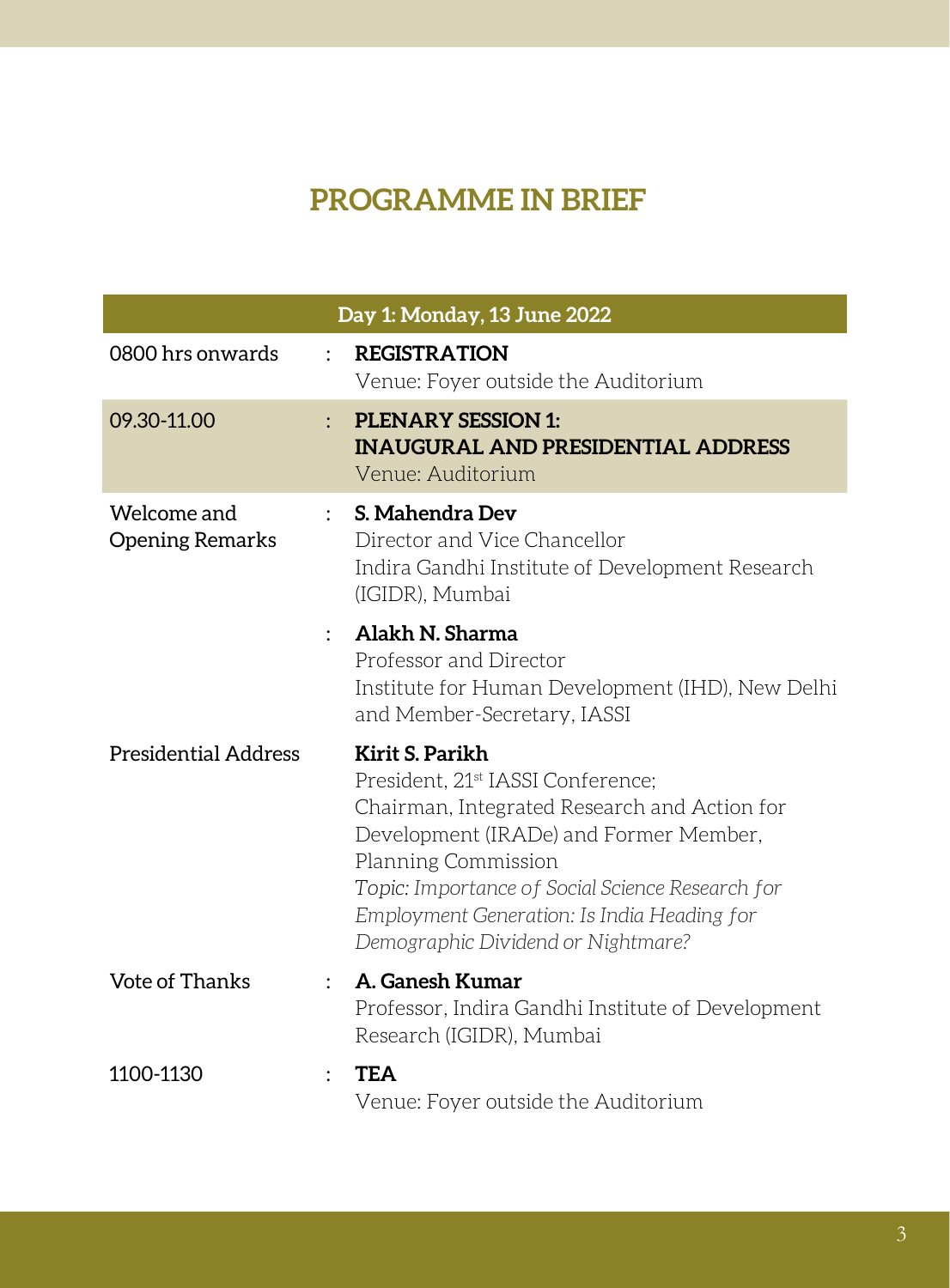| 1130-1330   | <b>PLENARY SESSION 2:</b><br>PRESENTATIONS OF KEYNOTE PAPERS<br>Venue: Auditorium                                                                                                                                                                                                                                                |
|-------------|----------------------------------------------------------------------------------------------------------------------------------------------------------------------------------------------------------------------------------------------------------------------------------------------------------------------------------|
| Chairperson | Kirit S. Parikh<br>$\ddot{\cdot}$<br>President, 21 <sup>st</sup> IASSI Conference;<br>Chairman, IRADe and<br>Former Member, Planning Commission                                                                                                                                                                                  |
|             | Theme 1:<br>$\ddot{\phantom{0}}$<br><b>Food and Nutrition Security</b><br>Manoj Panda<br>Former Director<br>Institute of Economic Growth, Delhi                                                                                                                                                                                  |
|             | Theme 2:<br><b>Economic and Social Vulnerabilities of Migrant</b><br><b>Workers with Focus on Covid-19 Pandemic</b><br>Deepak Mishra<br>Professor, Centre for the Study of Regional<br>Development, Jawaharlal Nehru University<br>New Delhi                                                                                     |
|             | Theme 3:<br>$\mathbf{r}$<br>Governance and Delivery of Public and<br>Social Programmes (Food, Education, Health,<br><b>Employment and Livelihoods etc.)</b><br>Parmod Kumar, Director, Giri Institute of<br>Development Studies, Lucknow<br>Dipanwita Chakraborty, Consultant, Giri Institute of<br>Development Studies, Lucknow |
| 1330-1430   | <b>LUNCH</b><br>$\ddot{\phantom{a}}$<br>Venue: Car Parking Lot                                                                                                                                                                                                                                                                   |
| 1430-1600   | <b>Parallel Technical Sessions on Conference Themes</b><br>$\ddot{\phantom{a}}$                                                                                                                                                                                                                                                  |
|             | <b>Technical Session 1.1: Food and Nutritional</b><br>Security<br>Vanua: Soanza Hall                                                                                                                                                                                                                                             |

Venue: Seanza Hall

п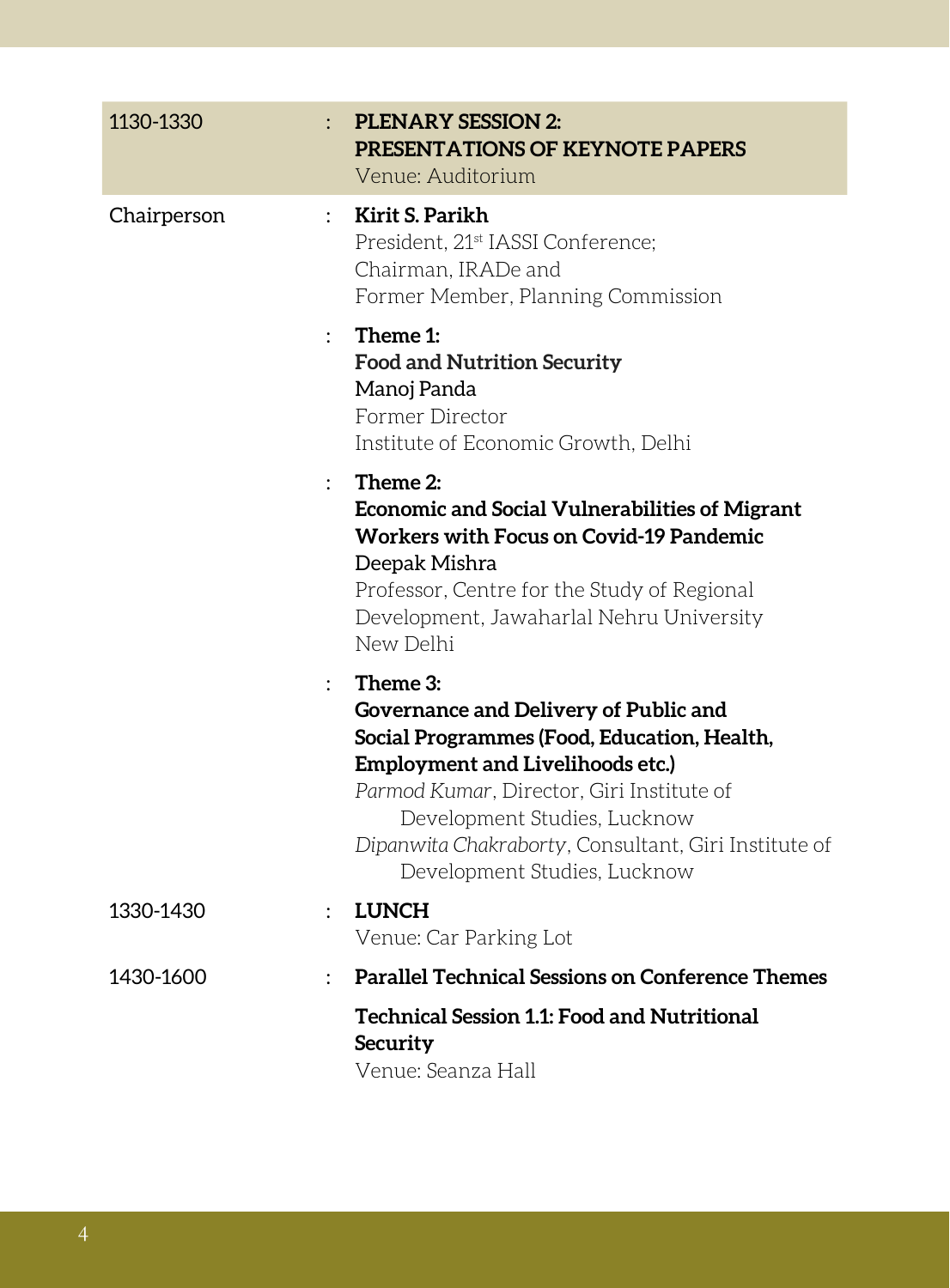|                                        |                | <b>Technical Session 2.1:</b><br>Social and Economic Vulnerabilities of Migrant<br>Workers with Focus on COVID-19 Pandemic<br>Venue: Seminar Hall 1                                                                                                                                                                           |
|----------------------------------------|----------------|-------------------------------------------------------------------------------------------------------------------------------------------------------------------------------------------------------------------------------------------------------------------------------------------------------------------------------|
|                                        |                | <b>Technical Session 3.1:</b><br><b>Governance of Public and Social Programmes</b><br>(Food, Education, Health, Employment and<br>Livelihoods etc.)<br>Venue: Seminar Hall 2                                                                                                                                                  |
| 1600-1620                              | $\ddot{\cdot}$ | <b>TEA</b><br>Venue: Foyer outside the Auditorium                                                                                                                                                                                                                                                                             |
| 1620-1830                              |                | <b>PLENARY SESSION 3:</b><br><b>Symposium on "National Education Policy 2020:</b><br><b>Issues and Challenges of Implementation in Higher</b><br>Education"<br>(Organiser/s: Indira Gandhi Institute of Development<br>Research (IGIDR), Mumbai and Institute for Human<br>Development (IHD), New Delhi)<br>Venue: Auditorium |
| Welcome and<br>Introductory<br>Remarks |                | Alakh N. Sharma<br>Professor and Director<br>Institute for Human Development (IHD), New Delhi<br>and Member-Secretary, IASSI                                                                                                                                                                                                  |
|                                        |                | S. Mahendra Dev<br>Director and Vice Chancellor<br>Indira Gandhi Institute of Development Research<br>(IGIDR), Mumbai                                                                                                                                                                                                         |
| Chairperson                            |                | : N.V. Varghese<br>Vice Chancellor, National University of Educational<br>Planning and Administration (NUEPA), New Delhi                                                                                                                                                                                                      |
| Theme Presentation                     |                | Sudhanshu Bhushan<br>Professor and Head, Department of Higher &<br>Professional Education, National University of<br>Educational Planning and Administration (NUEPA),<br>New Delhi                                                                                                                                            |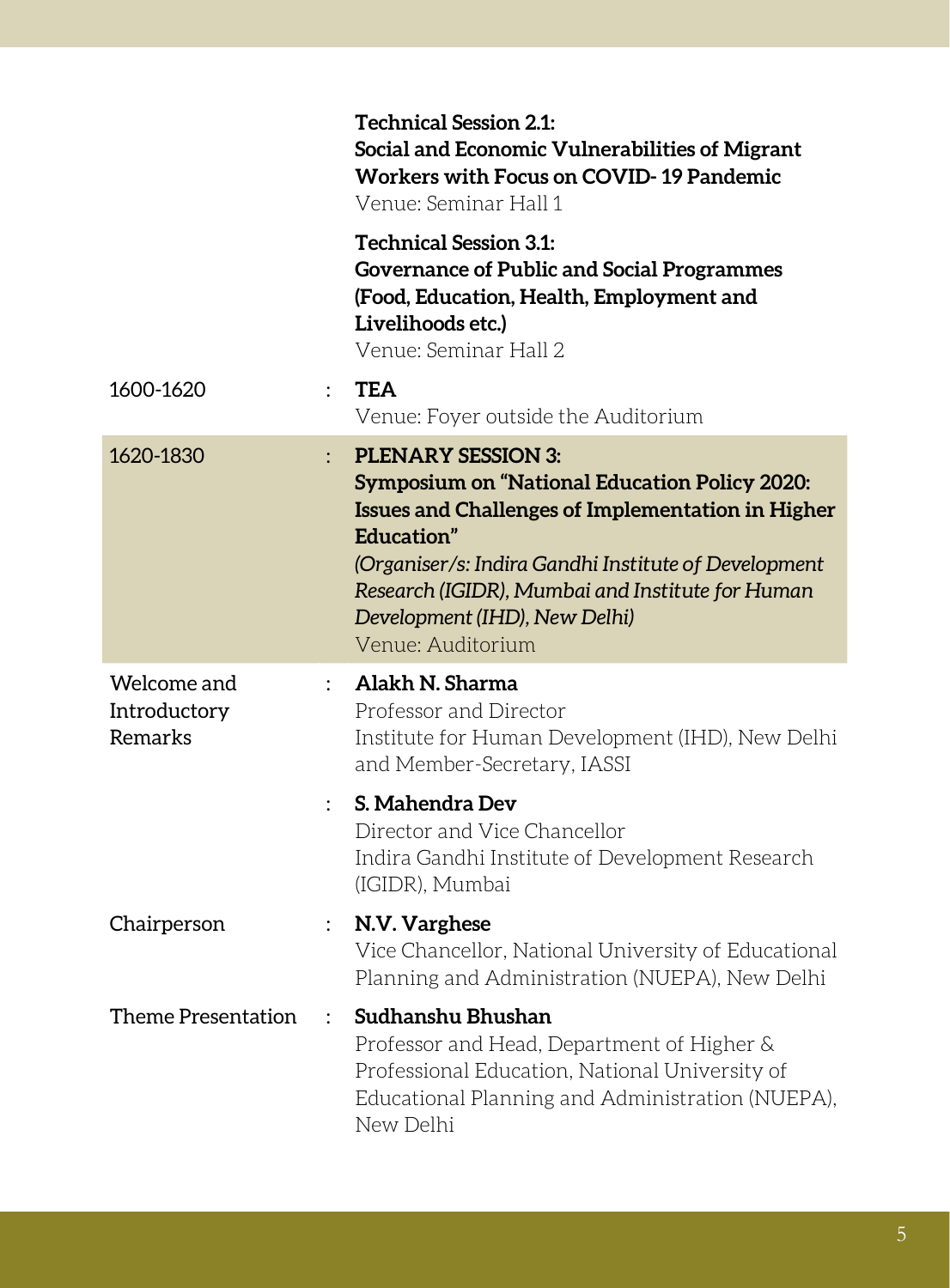| <b>Speakers</b> | Saumen Chattopadhyay<br>Professor and Chairperson, Zakir Husain Centre<br>for Educational Studies, School of Social Sciences,<br>Jawaharlal Nehru University, New Delhi |
|-----------------|-------------------------------------------------------------------------------------------------------------------------------------------------------------------------|
|                 | $:$ S. Mahendra Dev<br>Director and Vice-Chancellor, Indira Gandhi<br>Institute of Development Research (IGIDR), Mumbai                                                 |
|                 | $\therefore$ P. Duraisamy<br>Former Vice-Chancellor, Madras University,<br>Chennai                                                                                      |
| Vote of Thanks  | : Jai Mohan Pandit<br>Registrar, IGIDR and<br>Organising Secretary, 21 <sup>st</sup> IASSI Conference                                                                   |
| 1930 onwards    | <b>CONFERENCE DINNER</b><br>Venue: Car Parking Lot                                                                                                                      |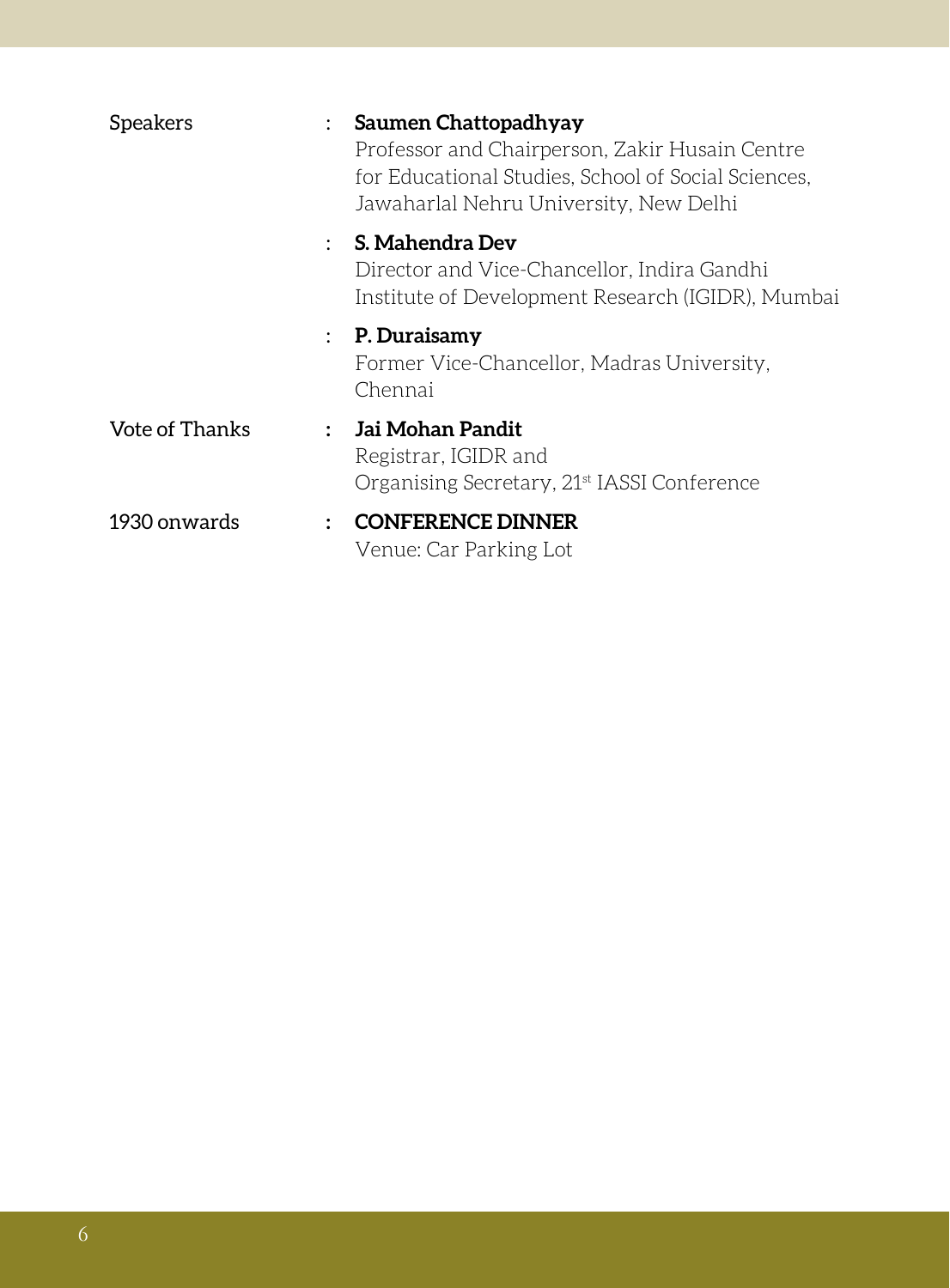|           | Day 2: Tuesday, 14 June 2022 |                                                                                                                                                                |  |
|-----------|------------------------------|----------------------------------------------------------------------------------------------------------------------------------------------------------------|--|
| 0900-1030 |                              | <b>Parallel Technical Sessions on Conference Themes</b>                                                                                                        |  |
|           |                              | Technical Session 1.2:<br>Food and Nutritional Security<br>Venue: Seanza Hall                                                                                  |  |
|           |                              | Technical Session 2.2:<br>Social and Economic Vulnerabilities of Migrant<br>Workers with focus on COVID-19 Pandemic<br>Venue: Seminar Hall 1                   |  |
|           |                              | Technical Session 3.2:<br>Governance of Public and Social Programmes (Food,<br>Education, Health, Employment and Livelihoods etc.)<br>Venue: Seminar Hall 2    |  |
|           |                              | Technical Session 3.3:<br>Governance of Public and Social Programmes<br>(Food, Education, Health, Employment and<br>Livelihoods etc.)<br>Venue: Seminar Hall 3 |  |
| 1030-1050 | $\ddot{\cdot}$               | <b>TEA</b><br>Venue: Foyer outside the Auditorium                                                                                                              |  |
| 1050-1215 |                              | <b>Parallel Technical Sessions on Conference Themes</b>                                                                                                        |  |
|           |                              | <b>Technical Session 1.3:</b><br>Food and Nutritional Security<br>Venue: Seanza Hall                                                                           |  |
|           |                              | Technical Session 2.3:<br>Social and Economic Vulnerabilities of Migrant<br>Workers with focus on COVID-19 Pandemic<br>Venue: Seminar Hall 1                   |  |
|           |                              | Technical Session 3.4:<br>Governance of Public and Social Programmes (Food,<br>Education, Health, Employment and Livelihoods etc.)<br>Venue: Seminar Hall 2    |  |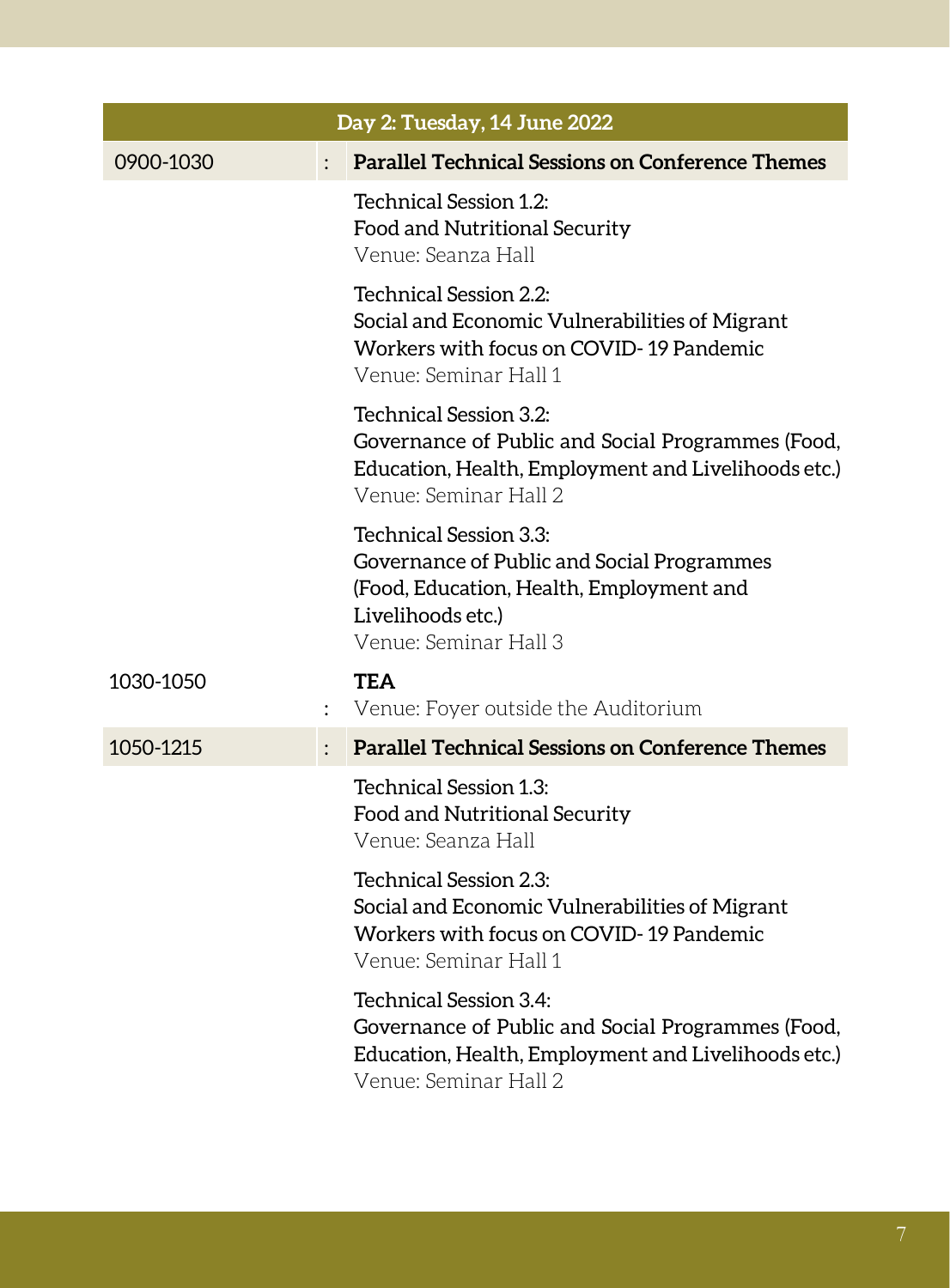| 1215-1315   |                      | <b>PLENARY SESSION 4:</b><br><b>TARLOK SINGH MEMORIAL LECTURE</b><br>Venue: Auditorium                                                                      |
|-------------|----------------------|-------------------------------------------------------------------------------------------------------------------------------------------------------------|
| Chairperson |                      | <b>Dilip Nachane</b><br>: Chairman, Centre for Economic and Social Studies<br>(CESS), Hyderabad and<br>Former Director, IGIDR, Mumbai                       |
| Lecture by  | $\ddot{\phantom{0}}$ | Sachin Chaturvedi<br>Director General, Research and Information System<br>for Developing Countries (RIS), New Delhi                                         |
|             |                      | Topic: Indian Social Science Research and University<br>Think Tank Connect: The Way Forward                                                                 |
| 1315-1415   | $\mathcal{L}$        | <b>LUNCH</b><br>Venue: Car Parking Lot                                                                                                                      |
| 1415-1540   | $\ddot{\phantom{a}}$ | <b>Parallel Technical Sessions on Conference Themes</b>                                                                                                     |
|             |                      | Technical Session 1.4:<br>Food and Nutritional Security<br>Venue: Seanza Hall                                                                               |
|             |                      | Technical Session 2.4:<br>Social and Economic Vulnerabilities of Migrant<br>Workers with focus on COVID-19 Pandemic<br>Venue: Seminar Hall 1                |
|             |                      | Technical Session 3.5:<br>Governance of Public and Social Programmes (Food,<br>Education, Health, Employment and Livelihoods etc.)<br>Venue: Seminar Hall 2 |
| 1540-1600   | $\ddot{\phantom{a}}$ | <b>TEA</b><br>Venue: Foyer outside the Auditorium                                                                                                           |
| 1600-1730   | $\vdots$             | <b>Parallel Technical Sessions on Conference Themes</b>                                                                                                     |
|             |                      | Technical Session 1.5:<br>Food and Nutritional Security<br>Venue: Seanza Hall                                                                               |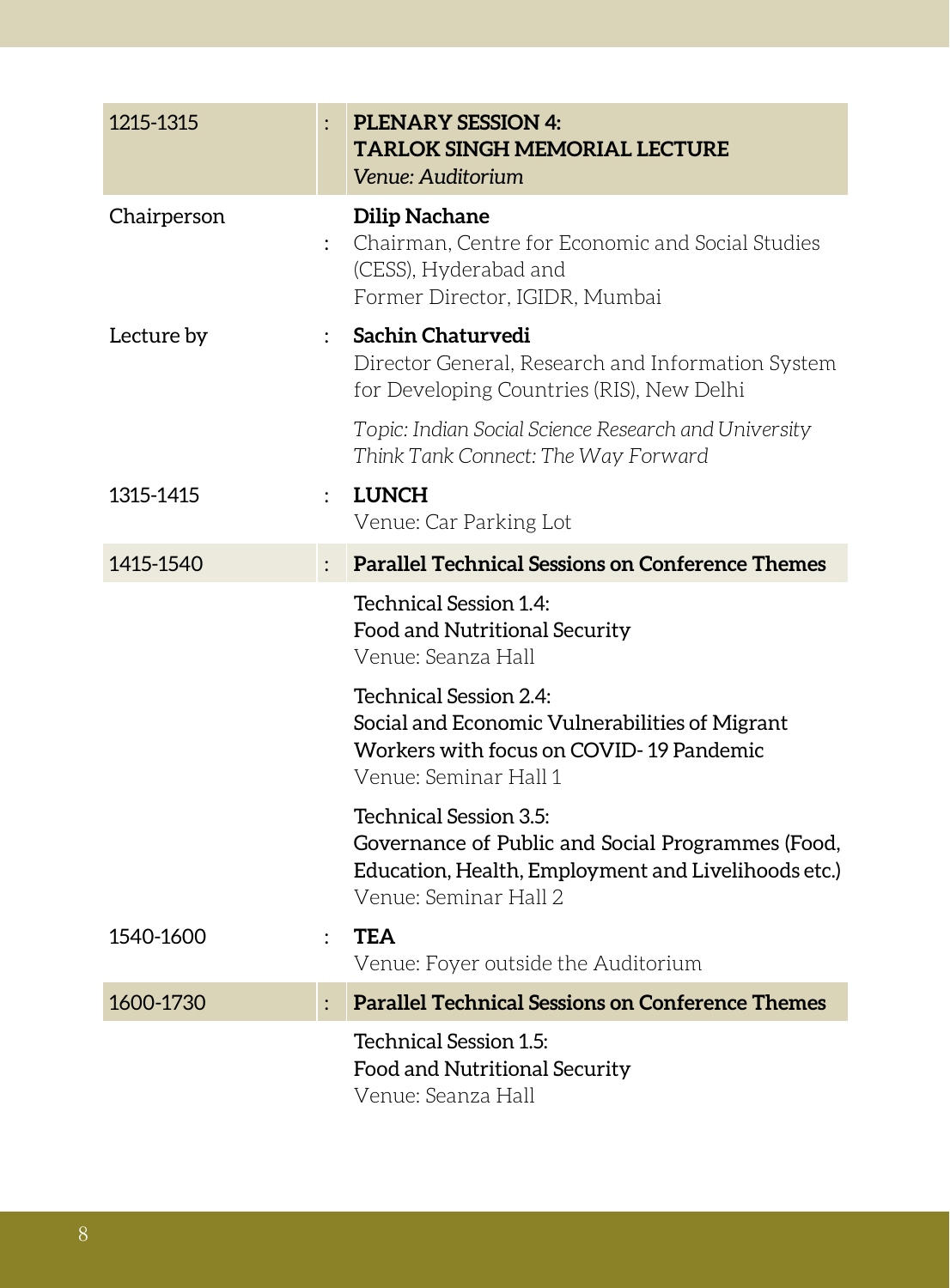|              | Technical Session 2.5:<br>Social and Economic Vulnerabilities of Migrant<br>Workers with focus on COVID-19 Pandemic<br>Venue: Seminar Hall 1                |
|--------------|-------------------------------------------------------------------------------------------------------------------------------------------------------------|
|              | Technical Session 3.6:<br>Governance of Public and Social Programmes (Food,<br>Education, Health, Employment and Livelihoods etc.)<br>Venue: Seminar Hall 2 |
|              | Technical Session 3.7:<br>Governance of Public and Social Programmes (Food,<br>Education, Health, Employment and Livelihoods etc.)<br>Venue: Seminar Hall 3 |
| 1730-1830    | <b>Executive Committee Meeting of IASSI</b><br>: Venue: Seanza Hall                                                                                         |
| 1830-1900    | General Body Meeting of IASSI<br>Venue: Seanza Hall                                                                                                         |
| 1900 onwards | <b>DINNER</b><br>Venue: Car Parking Lot                                                                                                                     |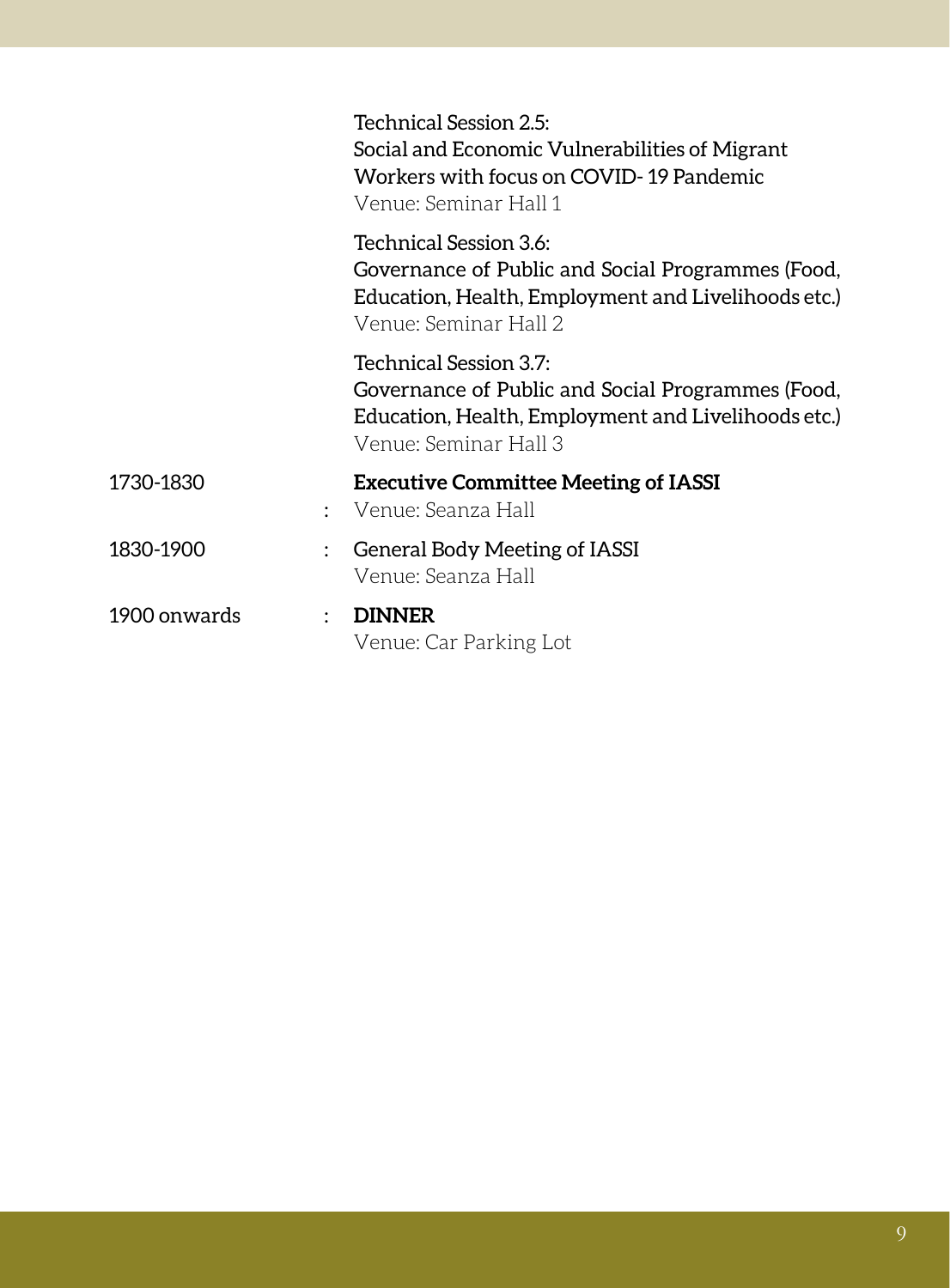| Day 3: Wednesday, 15 June 2022 |                           |                                                                                                                                                                                                         |
|--------------------------------|---------------------------|---------------------------------------------------------------------------------------------------------------------------------------------------------------------------------------------------------|
| 0900-1100                      |                           | <b>Parallel Technical Sessions on Conference Themes</b>                                                                                                                                                 |
|                                |                           | Technical Session 1.6:<br>Food and Nutritional Security<br>Venue: Seanza Hall                                                                                                                           |
|                                |                           | Technical Session 1.7:<br>Food and Nutritional Security<br>Venue: Seminar Hall 1                                                                                                                        |
|                                |                           | Technical Session 3.8:<br>Governance of Public and Social Programmes (Food,<br>Education, Health, Employment and Livelihoods etc.)<br>Venue: Seminar Hall 2                                             |
|                                |                           | Technical Session 3.9:<br>Governance of Public and Social Programmes (Food,<br>Education, Health, Employment and Livelihoods etc.)<br>Venue: Seminar Hall 3                                             |
| 1100-1120                      |                           | <b>TEA</b><br>Venue: Foyer outside the Auditorium                                                                                                                                                       |
| 1120-1220                      |                           | <b>PLENARY SESSION 5:</b><br>RADHAKRISHNA MEMORIAL LECTURE<br>Venue: Seanza Hall                                                                                                                        |
| Chairperson                    | $\mathbb{R}^{\mathbb{Z}}$ | E. Revathy<br>Professor and Director<br>Centre for Economic and Social Studies (CESS)<br>Hyderabad                                                                                                      |
| Lecture by                     |                           | D. N. Reddy<br>Visiting Professor Institute for Human<br>Development, New Delhi and Former Professor<br>Central University Hyderabad                                                                    |
|                                |                           | Topic: Agroecology and Sustainable Smallholder<br>agriculture in India: An Exploratory Analysis<br>with Some Tentative Indications from the Recent<br>Experience of 'Natural Farming' in Andhra Pradesh |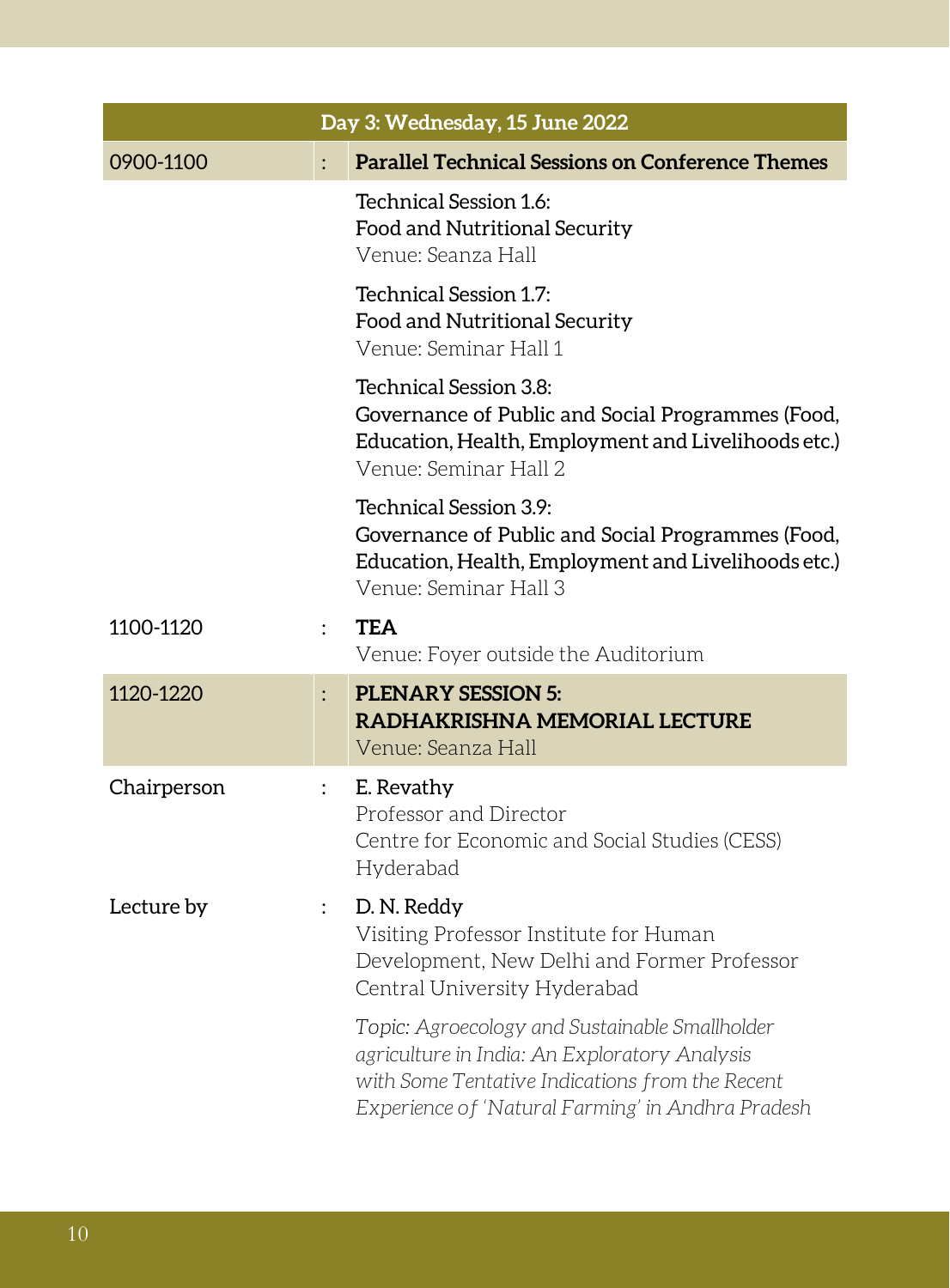| 1220-1300                                      |                      | PLENARY SESSION 6:<br><b>VALEDICTORY SESSION</b><br>Venue: Auditorium                                                                                                 |
|------------------------------------------------|----------------------|-----------------------------------------------------------------------------------------------------------------------------------------------------------------------|
| Overview of<br>the Conference<br>Deliberations |                      | Alakh N. Sharma<br>: Professor and Director<br>Institute for Human Development (IHD), New Delhi<br>and Member-Secretary, IASSI                                        |
| <b>Valedictory Address</b>                     | $\ddot{\cdot}$       | S.R. Hashim<br>Chairman, Institute for Human Development;<br>Former Member- Secretary, Planning Commission<br>and Former Chairman, Union Public Service<br>Commission |
| Remarks by the<br>Chairperson                  |                      | : S. Mahendra Dev<br>Director and Vice Chancellor<br>Indira Gandhi Institute of Development Research<br>(IGIDR), Mumbai                                               |
| Vote of Thanks                                 | $\ddot{\phantom{0}}$ | Jai Mohan Pandit<br>Registrar, IGIDR and<br>Organising Secretary, 21 <sup>st</sup> IASSI Conference                                                                   |
| 1300 onwards                                   |                      | LUNCH AND DEPARTURE OF DELEGATES<br>Venue: Car Parking Lot                                                                                                            |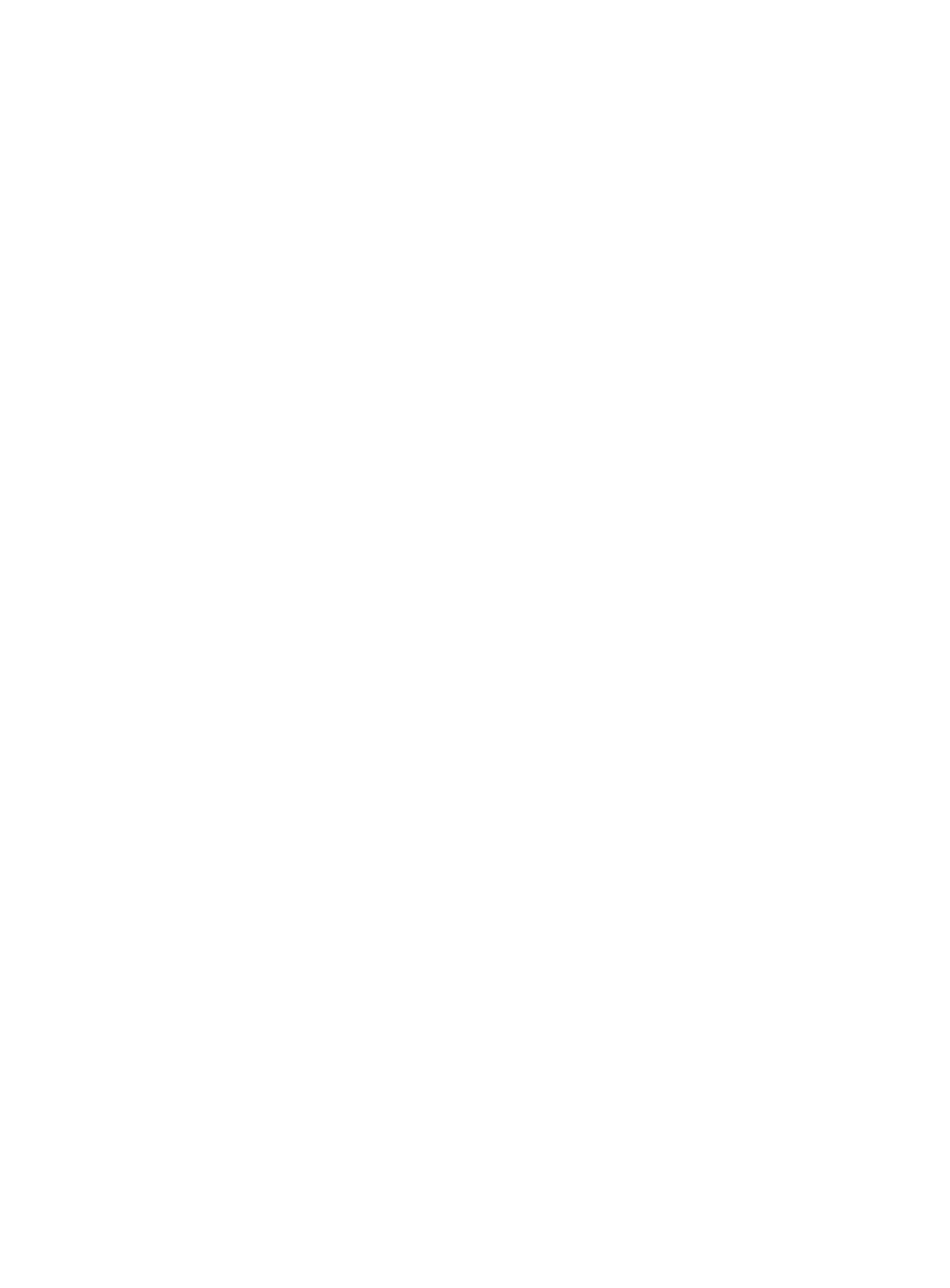### **DETAILS OF TECHNICAL SESSIONS**

| Day 1:13 June 2022           |                                                                                           |  |  |
|------------------------------|-------------------------------------------------------------------------------------------|--|--|
| <b>Technical Session 1.1</b> |                                                                                           |  |  |
| Time                         | 1430-1600                                                                                 |  |  |
| Venue                        | Seanza Hall                                                                               |  |  |
| Chairperson                  | K. Seeta Prabhu<br><b>Visiting Professor</b><br>Tata Institute of Social Sciences, Mumbai |  |  |
| Discussant                   | Swati Dutta<br>Fellow<br>Institute for Human Development, New Delhi                       |  |  |

#### Health Impacts of Extreme Weather Conditions in India: Operational Frameworks for Building Climate Resilient Health Systems

*CS Verma*, Senior Fellow & Coordinator, Public Health Research, Giri Institute of Development Studies, Lucknow

#### Agrarian Change in India in the 2000s: A Study in Continuing Distress

*Saurabh Rastogi*, Doctoral Student, South Asian University, New Delhi

#### Climate Change and Rice Productivity in India And Pakistan: A Comprehensive Analysis

*Ahab Rizvi*, Research Scholar, Jamia Millia Islamia University, New Delhi *Shahid Ashraf*, Professor, Jamia Millia Islamia, New Delhi

#### Factors Associated with Stunting Prevalence in Under 5 Children in India: Evidence from the Trends in National Health Surveys during 2005-06 to 2019-21

- *Sridevi Manchala*, Senior Fellow, Centre for Economic and Social Studies, Hyderabad, Telangana
- *Ch. Khadar*, Bio-Statistician, ICMR-National Institute of Nutrition, Hyderabad, Telangana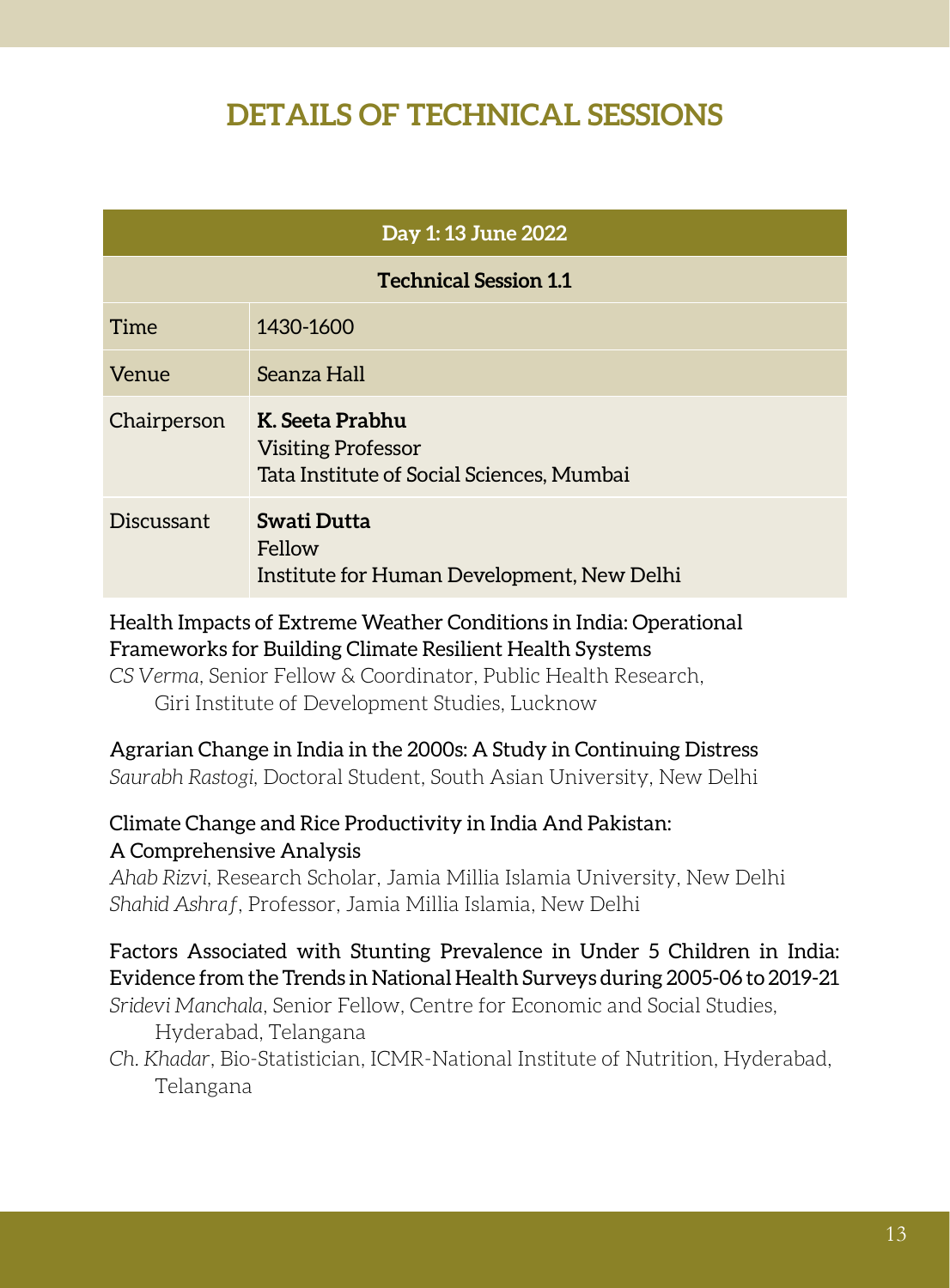| <b>Technical Session 2.1</b> |                                                                                       |  |
|------------------------------|---------------------------------------------------------------------------------------|--|
| Time                         | 1430-1600                                                                             |  |
| Venue                        | Seminar Hall 1                                                                        |  |
| Chairperson                  | <b>Ritu Dewan</b><br>Visiting Professor<br>Institute for Human Development, New Delhi |  |
| Discussant                   | Ranjanendra Narayan Nag<br>Associate Professor<br>St. Xavier's College, Kolkata       |  |

#### Scheme-specific Analysis of Social Protection in India

*Sarthi Acharya*, Professor, Institute for Human Development, New Delhi

#### Automation, Work and Job-Insecurity: A Case Study of India's IT-BPM Industry

*Nausheen Nizami*, Associate Professor, Pandit Deendayal Energy University, Gandhinagar,

*Tulika Tripathi*, Assistant Professor, Central University of Gujarat, Ahmedabad *Meha Mohan*, Pandit Deendayal Energy University, Gandhinagar

#### Havoc of the Pandemic on the Migrant Workers in India

*Saurabh Sanyal*, Secretary General, PHD Chamber of Commerce and Industry, New Delhi

*SP Sharma*, Chief Economist, PHD Chamber of Commerce and Industry, New Delhi

#### Impact of Covid-19 Pandemic on Distress Migration in India

*Ashok Sahu*, Former Secretary General, National Human Rights Commission (NHRC), New Delhi

#### A Meta-Analysis of Covid and its Ramifications on Unemployment, Inequality and State of Women

*Anima Chowdhury*, Independent Researcher, Bengaluru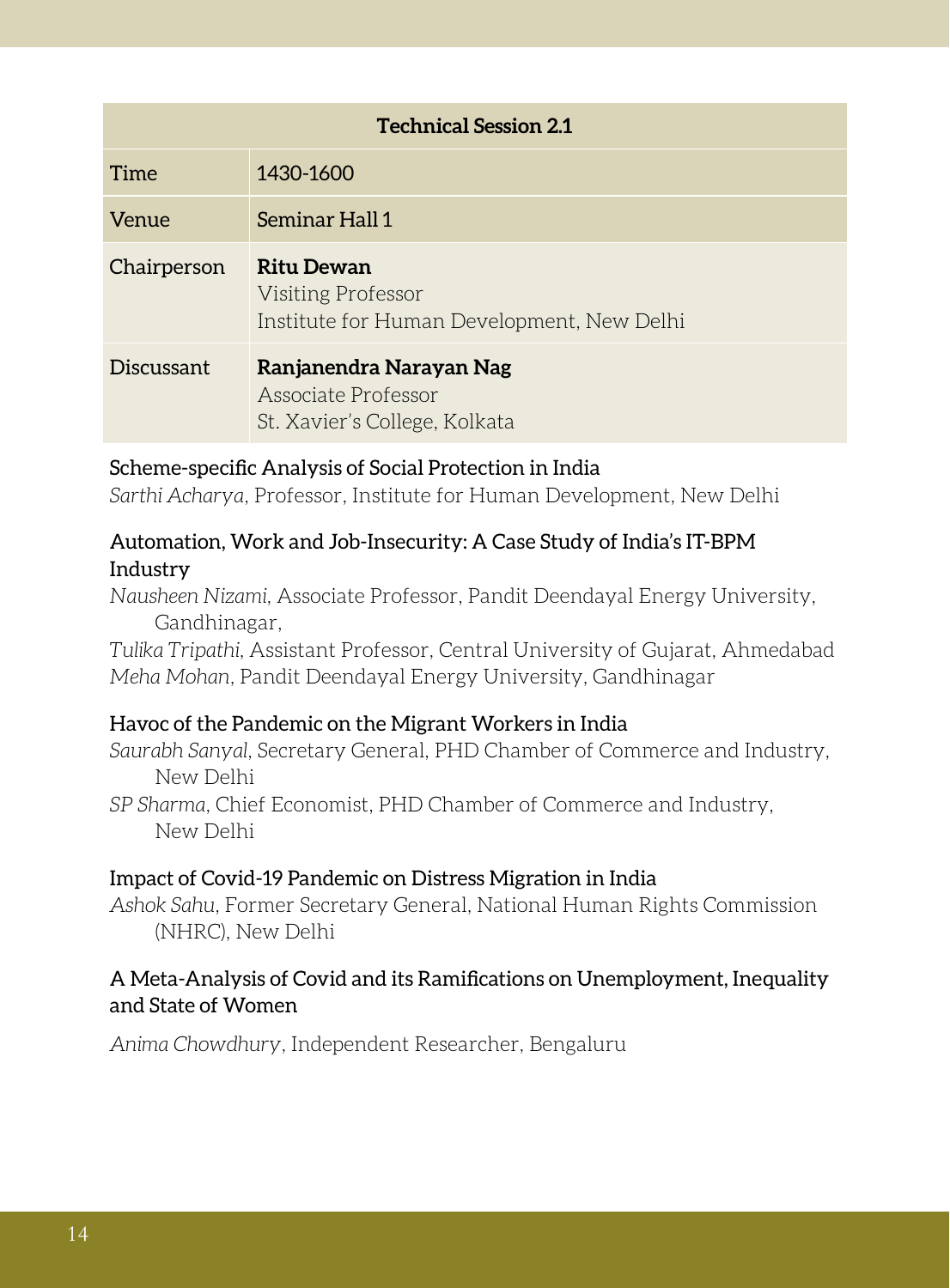| <b>Technical Session 3.1</b> |                                                                           |  |  |
|------------------------------|---------------------------------------------------------------------------|--|--|
| Time                         | 1430-1600                                                                 |  |  |
| Venue                        | Seminar Hall 2                                                            |  |  |
| Chairperson                  | Ashwani Kumar<br>Professor<br>Tata Institute of Social Sciences, Mumbai   |  |  |
| Discussant                   | Archana Sinha<br>Emeritus Professor<br>Indian Social Institute, New Delhi |  |  |

#### Factor Affecting Maternal Health Care Utilisation in the Nalbari District of Assam: A Field-based Investigation

*Dipanjali Devi*, Assistant Professor, Dudhnoi College, Goalpara, Assam *Bhaskar Sarmah*, Assistant Professor, Krishna Kanta Handiqui State Open University, Guwahati

#### An Exploratory Study Assessing the Current Scenario of the Health Insurance Policies in the Rural Parts of Assam, India

*Bhaswati Adhikary*, Research Scholar, Department of Business Administration, Tezpur University, Assam *Debabrata Das*, Professor, Department of Business Administration, Tezpur University, Assam

#### A Study of the Labour Directorate's Work in Odisha

*Manju Bhagat*, Professor, Pati Krishna, Satyabrata Patro, Department of Management, Birla Institute of Technology, Mesra, Ranchi

#### Digital Divide Jeopardizing the Educational Outcomes in Third World - Challenges and Opportunities for E-inclusion

*Monisha Israni*, Senior Policy Analyst, Research and Policy House-Leaders Institute, Brisbane

#### MGNREGA Activities in the Post COVID 19 Era: Exploring the Inter-State Efficiency of Employment

*Pritam Bose*, Research Assistant, Tripura University, Agartala *Rajesh Kumar*, Research Scholar, Tripura University, Agartala *Indraneel Bhowmik*, Professor, Tripura University, Agartala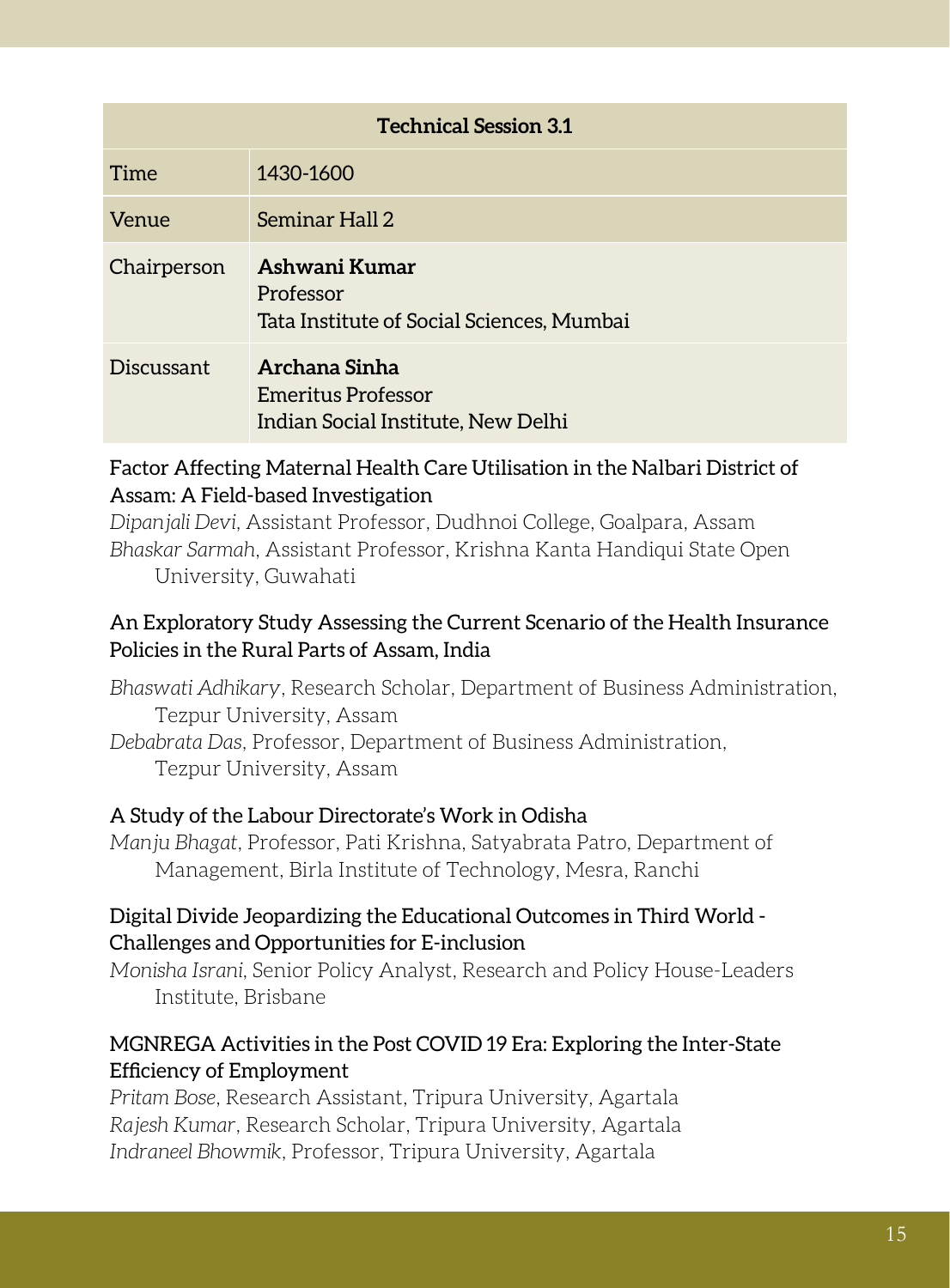|                              | Day 2:14 June 2022                                                                                 |
|------------------------------|----------------------------------------------------------------------------------------------------|
| <b>Technical Session 1.2</b> |                                                                                                    |
| Time                         | 0900-1030                                                                                          |
| Venue                        | Seanza Hall                                                                                        |
| Chairperson                  | A. Ganesh Kumar<br>Professor<br>Indira Gandhi Institute of Development Research (IGIDR),<br>Mumbai |
| Discussant                   | Gopinath Radhakrishnan<br>M S Swaminathan Research Foundation, Chennai                             |

#### Globalization, Agricultural Development and the Role of State: A General Equilibrium Analysis

*Ranjanendra Narayan Nag*, St. Xavier's College, Kolkata *Asmita Das*, University of Calcutta, Kolkata *Damayanti Sau*, University of Calcutta, Kolkata

#### The Role of Cooperative Societies in National Food Security Act of Assam

*Smriti Rekha Singha*, Student, Indian Institute of Technology, Guwahati *Rajshree Bedamatta*, Professor, Indian Institute of Technology, Guwahati

#### Determinants of Food and Nutrition Security in Tribal Areas of Rural Jharkhand

*Swati Dutta,* Fellow, Institute for Human Development, New Delhi *Sunil Kumar Mishra*, Senior Fellow, Institute for Human Development, New Delhi

*Shreeranjan*, Joint Director, Institute for Human Development, New Delhi

#### Hunger and Food Security in the Time of Covid 19: Evidence from the Worst Effected Country, India

*Debakshi Bora*, Assistant Professor, Assam Women's University, Rowriah, Assam

*Ankita Kotoky*, PhD. Research Scholar, Dibrugarh University, Assam

#### Food Security in the Context of COVID- 19 in Rural India: A Cross Sectional Study from 12 States

*Alwyn D'souza*, Research Scholar, Indian Social Institute, Delhi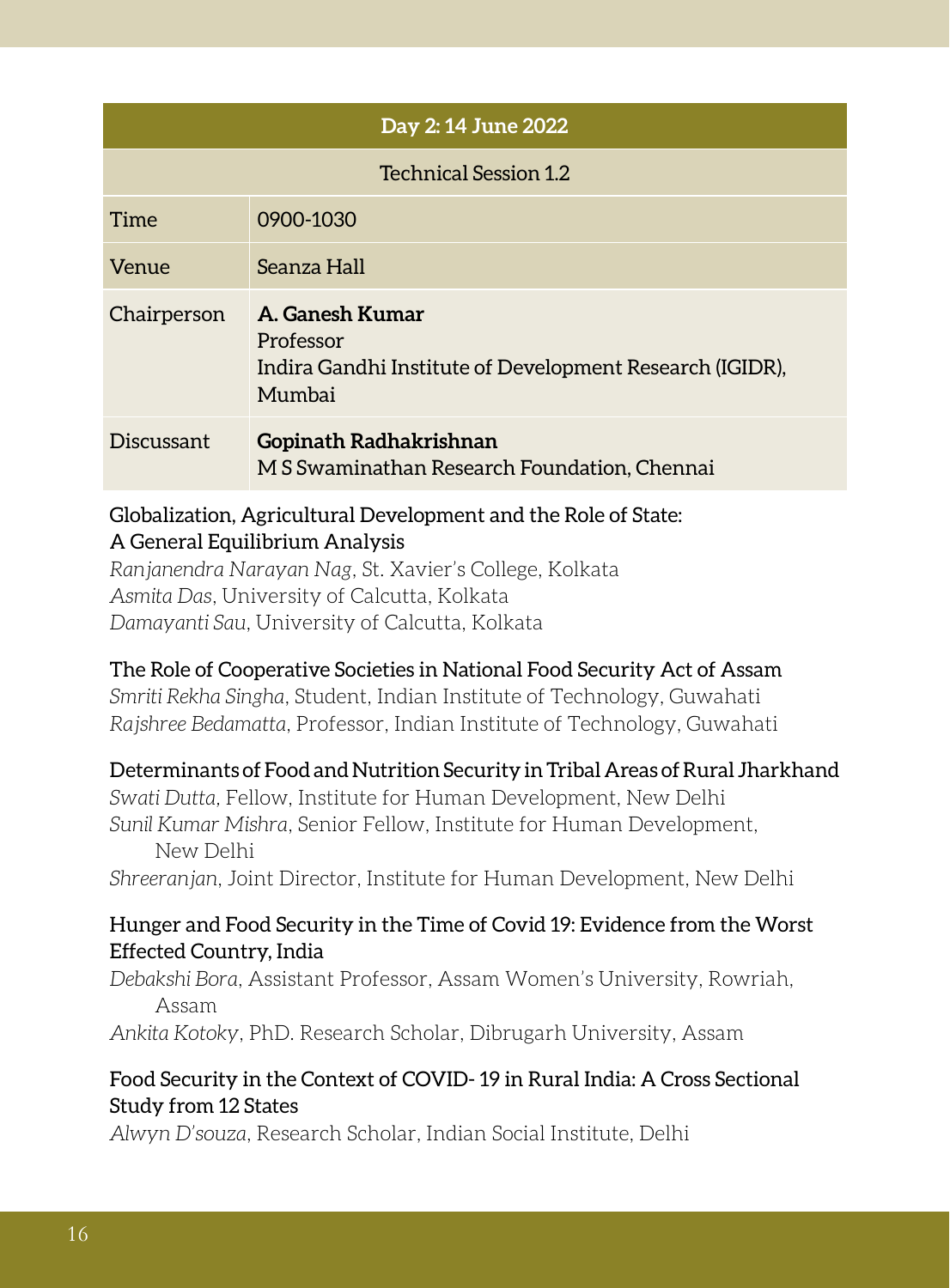| <b>Technical Session 2.2</b> |                                                                                                   |
|------------------------------|---------------------------------------------------------------------------------------------------|
| Time                         | 0900-1030                                                                                         |
| Venue                        | Seminar Hall 1                                                                                    |
| Chairperson                  | K.V. Ramaswamy<br>Professor<br>Indira Gandhi Institute of Development Research (IGIDR),<br>Mumbai |
| Discussant                   | Sarbeswar Padhan<br>Department of Economics, Dr. Bhim Rao Ambedar College,<br>Delhi               |

#### An Assessment of Impact of COVID-19 Induced Lockdown on Informal Workers in Telangana State

*Pradeep Kamble*, Assistant Professor, Division for Study of Social Inclusion, Centre for Economic and Social Studies (CESS), Hyderabad

*E Revathi*, Professor and Director, Centre for Economic and Social Studies (CESS), Hyderabad

#### Economic Impacts of Covid-19 Induced Lockdown on Reversed Migrant Workers in North Bengal– A Case Study

*Kalyan Das*, Associate Professor in Economics, A.C. College of Commerce, Jalpaiguri

#### COVID-19 Lockdown, Family Migration and Unemployment in a Gendered Society: A Theoretical Analysis

*Sushobhan Mahata*, Phd Scholar, University of Calcutta, Kolkata *Rohan Kanti Khan*, Phd Scholar, University of Calcutta, Kolkata *Ranjanendra Narayan Nag*, Associate Professor, St. Xavier's College

(Autonomous), Kolkata

*Sarbajit Chaudhuri(late)*, Former Professor, University of Calcutta, Kolkata

#### Precarious Condition of Children of Workers at Construction Industry: A Case of District Gandhinagar, Gujarat

*Priyanka*, Research Scholar, Central University of Gujarat, Ahmedabad *Tulika Tripathi*, Assistant Professor, Central University of Gujarat, Ahmedabad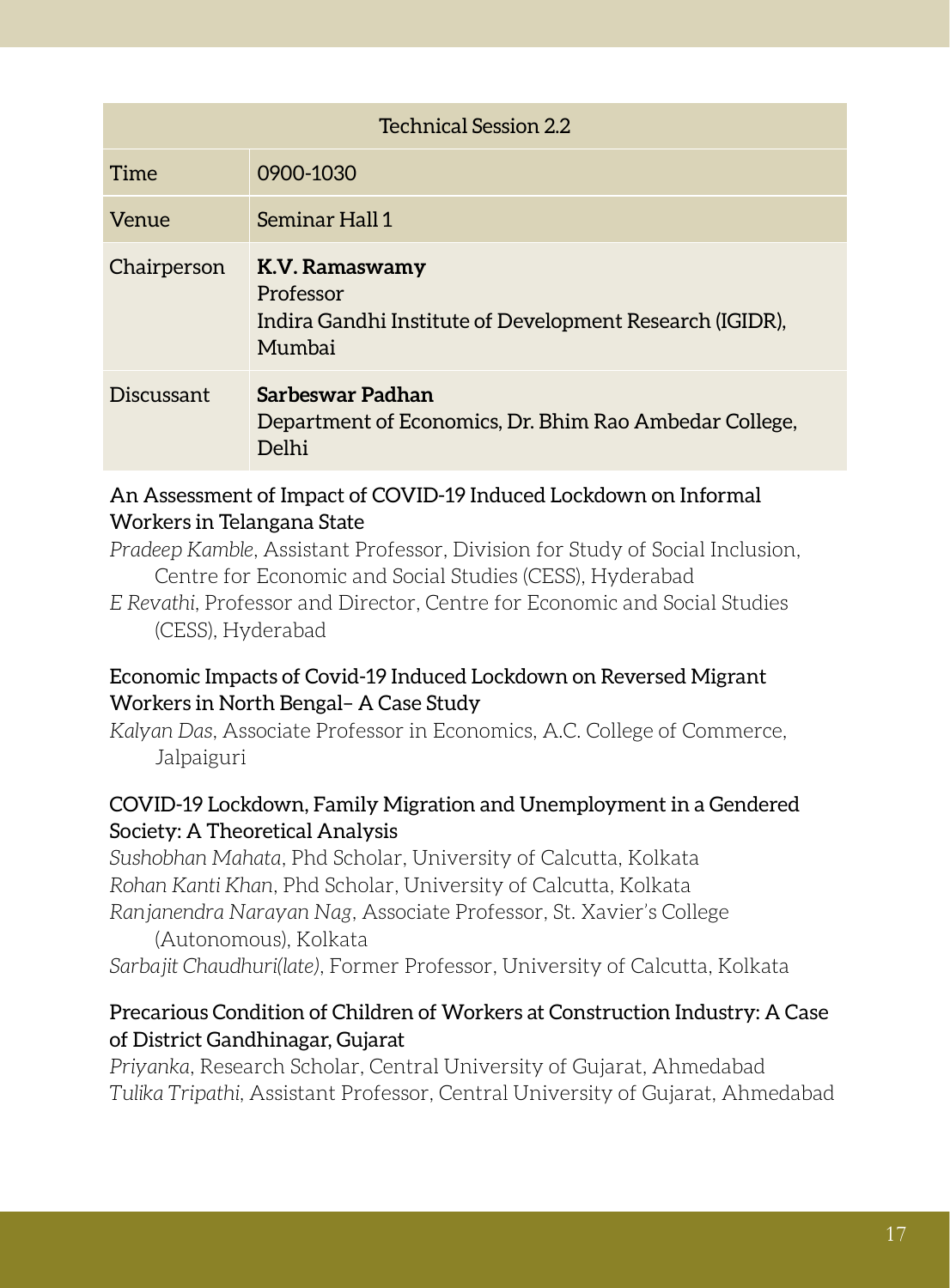#### Nationwide Lockdown and its Impact on Employment in India: An Empirical Study

*Kulwinder Singh*, Assistant Professor, University Business School, Panjab University Chandigarh

*Pooja Sikka*, Assistant Professor, University Institute of Laws, Regional Center Ludhiana, Panjab University, Chandigarh

#### Socio-Economic Development of the Eastern Uttar Pradesh: Evidences from the Secondary Data

*Nagendra Maurya*, Assistant Professor, University of Lucknow, Lucknow *Roli Misra*, Associate Professor, University of Lucknow, Lucknow

| <b>Technical Session 3.2</b> |                                                                                       |
|------------------------------|---------------------------------------------------------------------------------------|
| Time                         | 0900-1030                                                                             |
| <b>Venue</b>                 | Seminar Hall 2                                                                        |
| Chairperson                  | Sarthi Acharya<br>Professor<br>Institute for Human Development, New Delhi             |
| Discussant                   | Dipanwita Chakraborty<br>Consultant<br>Giri Institute of Development Studies, Lucknow |

Karnataka's Unique 'Preventive Protocol' for Retention of Children in Schools *Kathyayini Chamaraj*, Executive Trustee, CIVIC-Bangalore

#### Labour Market Transformations in the Era of the Fourth Industrial Revolution: A Comparative Analysis of General-purpose Technology (GPT) vs the Specificpurpose Technology (SPT)

*Sushobhan Mahata*, Phd Scholar, University of Calcutta, Kolkata *Rohan Kanti Khan*, Phd Scholar, University of Calcutta, Kolkata *Ranjanendra Narayan Nag*, Associate Professor, St. Xavier's College (Autonomous), Kolkata

Segregation and Occupational Association: School Education System in India *Samyak Jain*, Research Scholar, South Asian University, New Delhi

#### Spatial Disparities in Health Status and Access to Health-related Interventions in Madhya Pradesh

*Alinda George*, Research Scholar, Indian Institute of Technology, Indore *Pritee Sharma*, Professor, Indian Institute of Technology, Indore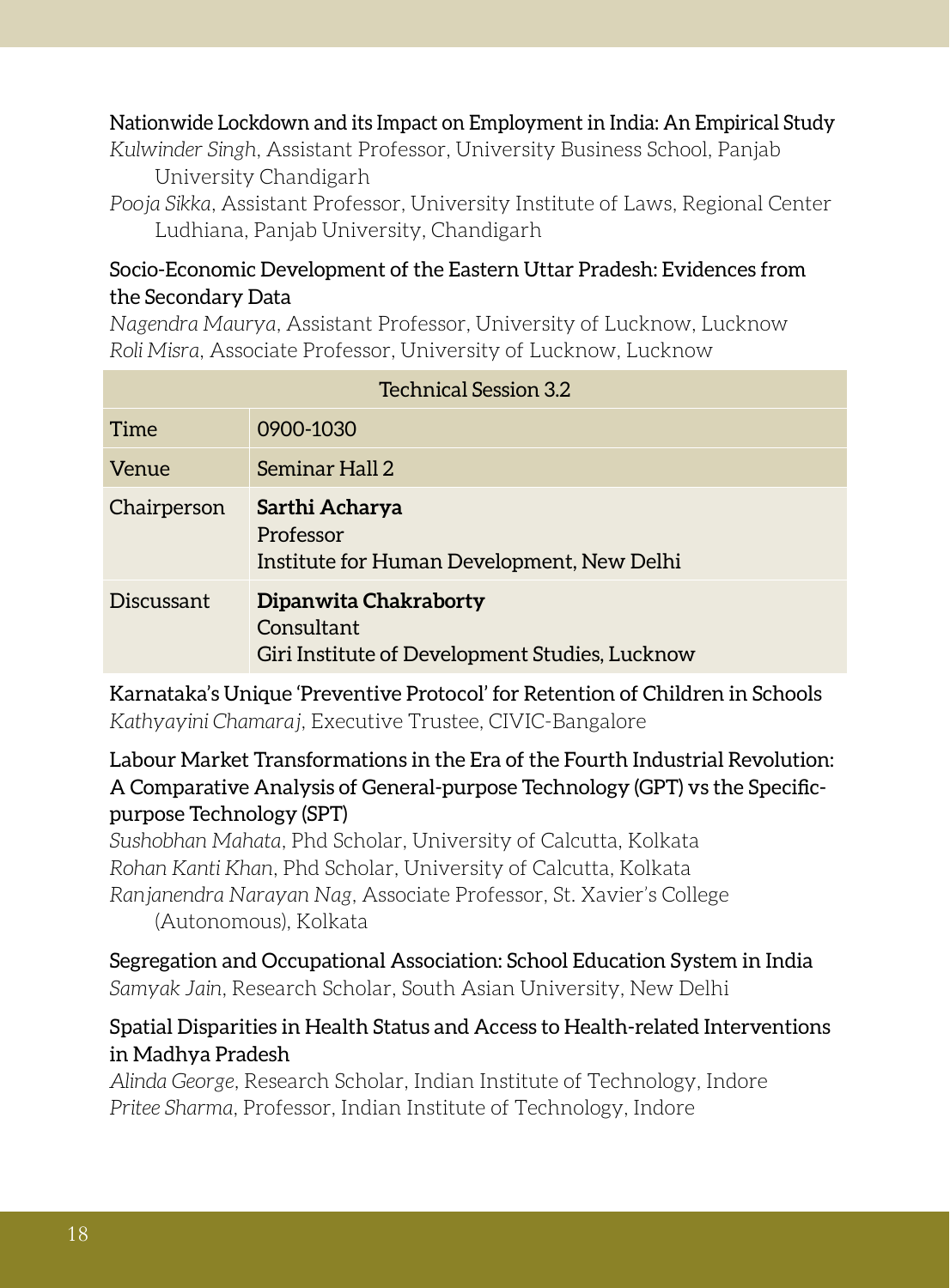| Technical Session 3.3 |                                                                                                     |
|-----------------------|-----------------------------------------------------------------------------------------------------|
| Time                  | 0900-1030                                                                                           |
| Venue                 | Seminar Hall 3                                                                                      |
| Chairperson           | Ashok Sahu<br><b>Former Secretary General</b><br>National Human Rights Commission (NHRC), New Delhi |
| Discussant            | M. Sridevi<br>Senior Fellow<br>Centre for Economics and Social Studies, Hyderabad                   |

#### Women and Millets: Governance, Convergence and Food Sovereignty

*Tulika Talukdar*, Research Scholar, Indian Institute of Technology, Guwahati *Rajshree Bedamatta*, Professor, Indian Institute of Technology, Guwahati

#### Dual Burden of Disease and Disease-Specific Morbidity in Assam based on NSS 60th Round to 75th Round (2004 to 2017–2018)

*Nayanakhee Sarma*, Research Scholar, Indian Institute of Technology, Guwahati *Rajshree Bedamatta*, Professor, Indian Institute of Technology, Guwahati

#### Elementary Education Outcome Efficiency in Indian States

*Jyotsna Rosario*, PhD Scholar, Madras School of Economics, Chennai *Shanmugam K.R.*, Director and Professor, Madras School of Economics, Chennai

#### Role of MGNREGA in Augmenting Farmers' Income in India: Evidence from the Situation Assessment Survey, 2018-19

*Ranjana Roy*, Fellow, Indian Council for Research on International Economic Relations (ICRIER), New Delhi

*Prerna Terway*, Research Scholar, Jawaharlal Nehru University, New Delhi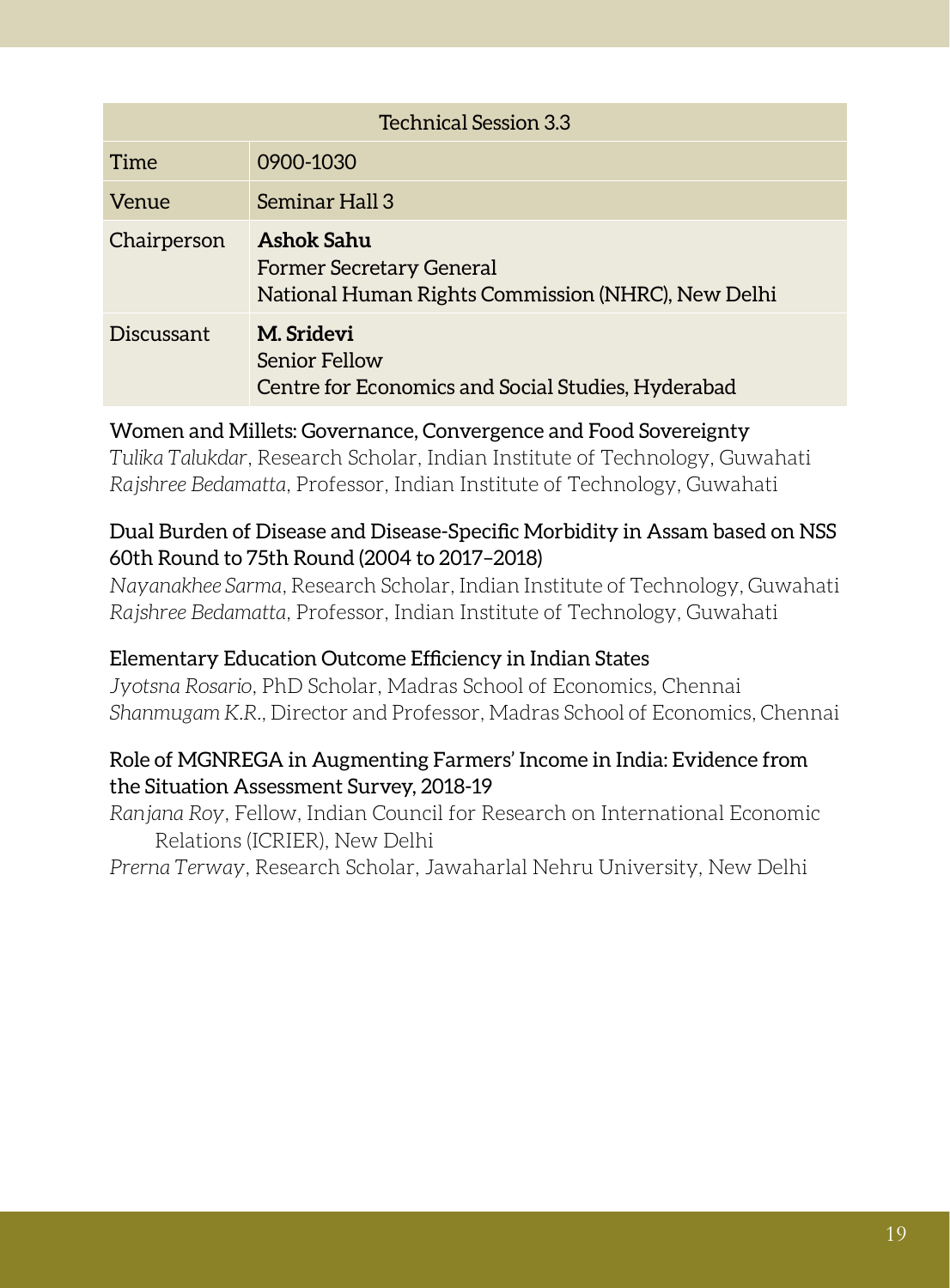| <b>Technical Session 1.3</b> |                                                                                                       |
|------------------------------|-------------------------------------------------------------------------------------------------------|
| Time                         | 1050-1215                                                                                             |
| Venue                        | Seanza Hall                                                                                           |
| Chairperson                  | Vijay Laxmi Pandey<br>Professor<br>Indira Gandhi Institute of Development Research (IGIDR),<br>Mumbai |
| Discussant                   | Sandhya Seshadri Iyer<br>Associate Professor<br>Tata Institute of Social Sciences, Mumbai             |

#### Agricultural Domestic Support Reforms at the WTO: An Assessment of the Proportional Reduction Approach

*Paavni Mathur*, Research Fellow (Economics),Centre for WTO Studies, IIFT, New Delhi

*Sachin Kumar Sharma*, Associate Professor, Centre for WTO Studies, IIFT, New Delhi

*Abhijit Das*, Head and Professor, Centre for WTO Studies, IIFT, New Delhi

*Suvayan Neogi*, Former Senior Research Fellow (Economic), Centre for WTO Studies, IIFT, New Delhi

*Teesta Lahiri*, Former Senior Research Fellow (Legal), Centre for WTO Studies, IIFT, New Delhi

#### Child Malnutrition across Gender among Major Tribal States in India

*Puja Das*, PhD scholar, International Institute for Population Sciences, Mumbai

#### Trends and Patterns of Prevalence of Undernourishment in India since 1980s: An Assessment using SDG Indicator 2.1.1 and National Consumption Surveys *Vaishali Bansal*, PhD Scholar, Jawaharlal Nehru University, New Delhi

#### Drought and Food Insecurity in India: Understanding the Nature & Pattern at Household Level

*Basanta Sahu*, Faculty, Indian Institute of Foreign Trade, New Delhi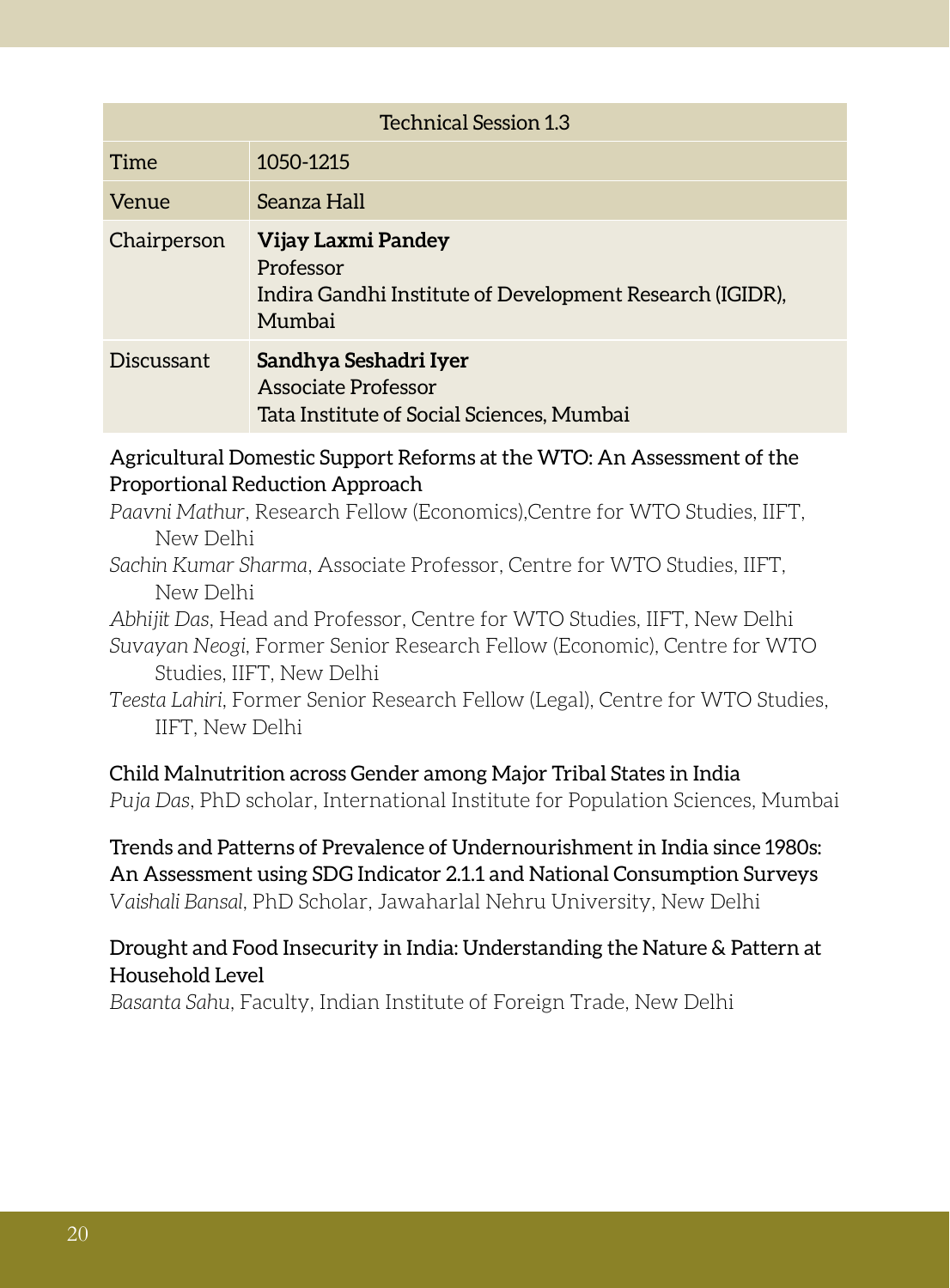| <b>Technical Session 2.3</b> |                                                                                                    |
|------------------------------|----------------------------------------------------------------------------------------------------|
| Time                         | 1050-1215                                                                                          |
| Venue                        | Seminar Hall 1                                                                                     |
| Chairperson                  | S. Chandrasekhar<br>Professor<br>Indira Gandhi Institute of Development Research (IGIDR)<br>Mumbai |
| Discussant                   | S P Sharma<br>Chief Economist, PHD Chamber of Commerce and Industry<br>Delhi                       |

#### A Glimpse to The Pattern of Unemployment Rates: Factors & Causes

*Atanu Sengupta*, Professor, The University of Burdwan, West Bengal *Madhusree Mukherjee*, State Aided College Teacher, Jagannath Kishore College, Purulia, West Bengal

#### Circularity And Vulnerability of Migrant Workers in India Post-Covid

*Sumedha Pandey*, Assistant Professor, C.M.P. Degree College, affiliated to University of Allahabad, Allahabad

#### Socio-Economic Vulnerabilities and Coping Mechanism: The Case of Migrants in Bihar

*Indu B Sinha*, Senior Fellow (Visiting), Institute for Human Development, New Delhi

#### Migration through Movies Understanding the Creation of Migrant Identities and Linking their Narrative with the Development of Cities through Indian Cinema

*Kirti Koushika*, Post Graduate, Jawaharlal Nehru University, New Delhi

#### Circulating and Ecological Sphere Approach for Bridging Urban-Rural Gaps through Rural Revitalization: A Policy Framework for COVID-19 Induced Reverse Migration in India

*Richa Choudhary*, PhD Student (Economics), IIT Roorkee *Subir Sen*, Associate Professor (Economics), IIT Roorkee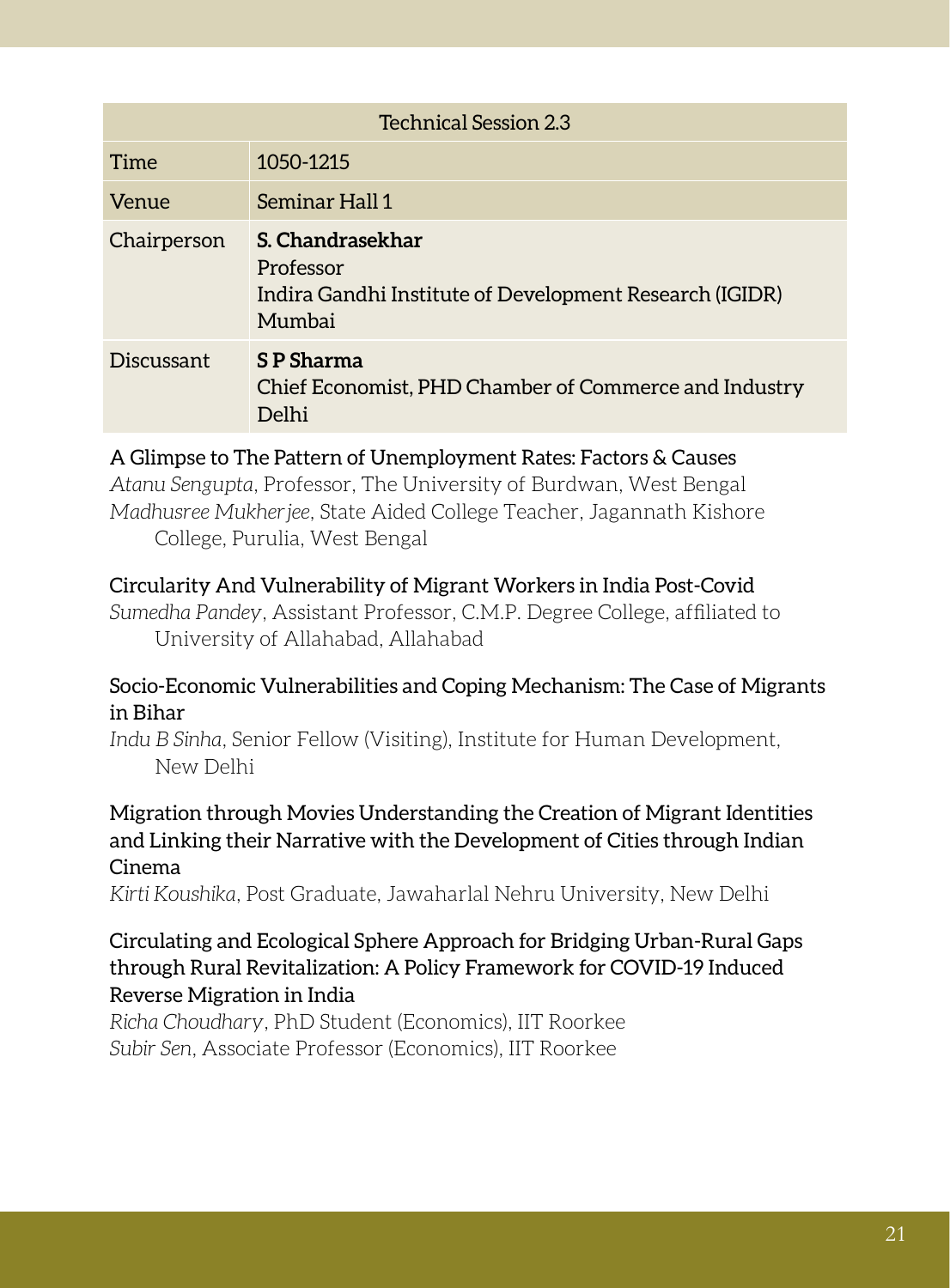| Technical Session 3.4 |                                                                                             |
|-----------------------|---------------------------------------------------------------------------------------------|
| Time                  | 1050-1215                                                                                   |
| <b>Venue</b>          | Seminar Hall 2                                                                              |
| Chairperson           | <b>Hrudanand Misra</b><br>Professor<br>Institute of Management, Nirma University, Ahmedabad |
| Discussant            | Nausheen Nizami<br>Associate Professor<br>Pandit Deendayal Energy University, Gandhinagar   |

Good Governance and Some Aspects of Development in Indian States: A Panel Vector Autoregression Analysis

*Nausheen Sodhi*, Ph.D. Research Scholar,Panjab University, Chandigarh *Upinder Sawhney*, Professor, Panjab University, Chandigarh

#### Appropriate Design: The Key to Successful and Effective Public and Social Programmes—Lessons from the Integrated Rural Development Programme (IRDP) and the Self-Help Group (SHG) based Microfinance Programme

*Amita Dharmadhikary-Yadwadkar*, Assistant Professor, Savitribai Phule Pune University, Pune

Impact of the COVID-19 Pandemic on Rural Sanitation Workers in India *Shamsher Singh*, Assistant Professor, FLAME University, Pune *Sabah Siddiqui*, Assistant Professor, Krea University, Andhra Pradesh

#### Palliative Care and Quality of Life: A Case Study

*Chandan Sharma*, Assistant Professor, Morigaon College, Assam

#### Understanding Gender Gap in Literacy and Education Dropouts among Tribals in India

*Atreyee Sinha Chakraborty*, Assistant Professor, Gokhale Institute of Politics and Economics, Pune

*Rajesh Danane*, Research Assistant, Gokhale Institute of Politics and Economics, Pune

*Sunil Bhosale*, Research Associate, Gokhale Institute of Politics and Economics, Pune

*Anjali Radkar*, Professor, Gokhale Institute of Politics and Economics, Pune

#### Evaluating the Impact of Students' Perceptions of Classroom Environment and Teacher Beliefs & Attitudes on Student Outcome

*Konica Seghal*, M.Phil. Scholar, South Asian University M.Phil. Scholar, South Asian University, New Delhi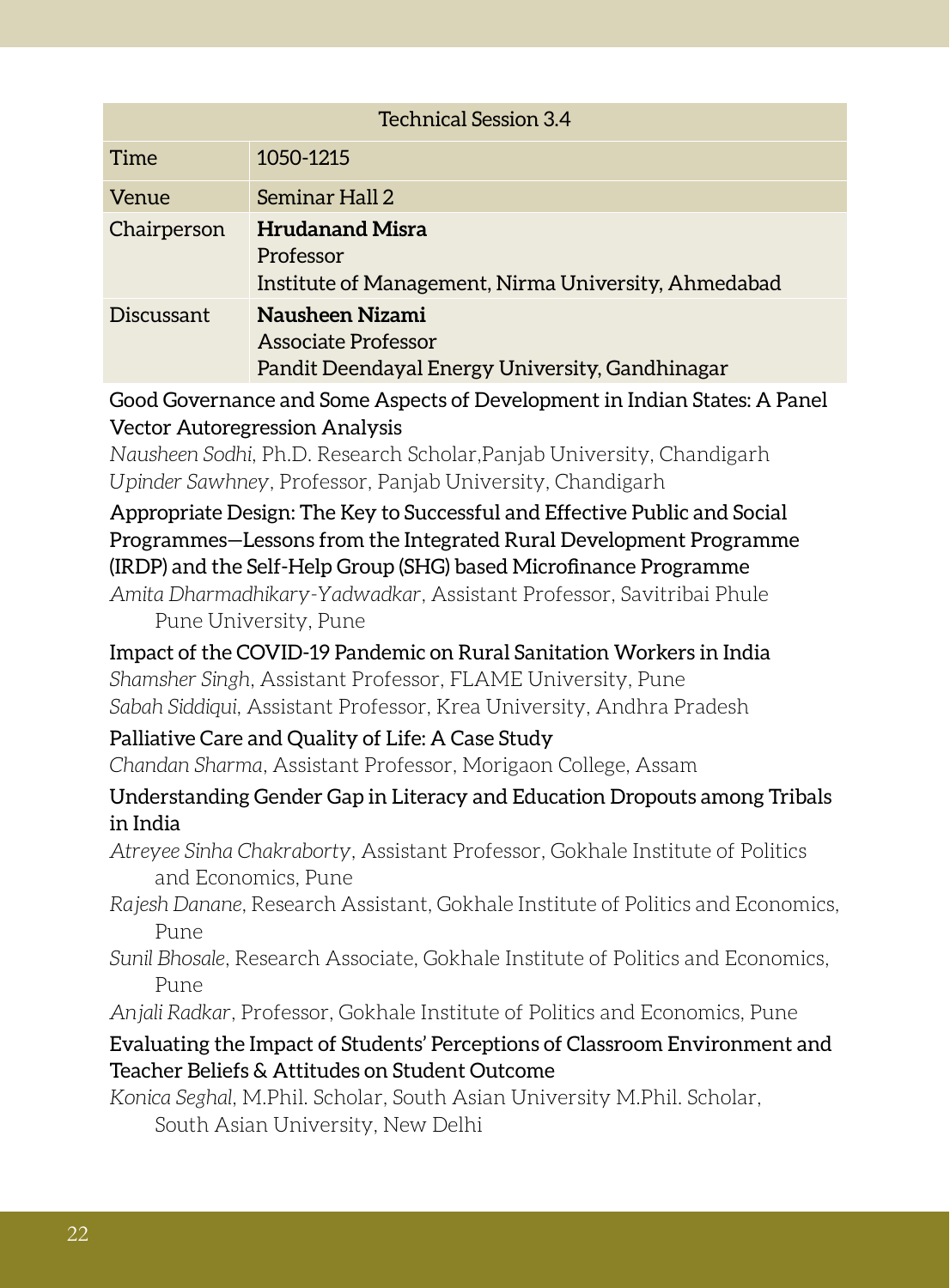| <b>Technical Session 1.4</b> |                                                                                                        |
|------------------------------|--------------------------------------------------------------------------------------------------------|
| Time                         | 1415-1540                                                                                              |
| Venue                        | Seanza Hall                                                                                            |
| Chairperson:                 | <b>Parmod Kumar</b><br><b>Professor and Director</b><br>Giri Institute of Development Studies, Lucknow |
| Discussant(s):               | Indraneel Bhowmik<br>Professor<br>Tripura University, Agartala                                         |

#### Analysis of Pulses Cultivation and Nutrition Security in Odisha

*Neela Madhaba Sheekha*, Lecturer In Economics, Kesinga Mahavidyalaya, Kesinga, Odisha

#### Food Wastage and Post-Harvest Losses in India: A Qualitative Analysis with Certain Policy Implications

*Ilma Rizvi*, Research Scholar, Jamia Millia Islamia University, New Delhi *Shahid Ashraf*, Professor, Jamia Millia Islamia University, New Delhi

#### People's Hotel: A Means to Nutritional Empowerment

*Seethal Davis*, Research Scholar, Dr. John Mathai Centre, University of Calicut, Kerala

*Manjusha P*, Dr John Matthai Centre, Department of Economics, University of Calicut, Kerala

#### A Review Paper on Food and Nutritional Security with Special Reference to **Jharkhand**

*Kumar Harsh*, Research Scholar, University Department of Economics, Ranchi University, Ranchi

#### Who is Well Nourished in India? An Age and Socio-economic Matrix

*Mukesh Kumar*, PhD student, Indian Institute of Technology, Roorkee *Pratap Mohanty*, Associate Professor, Indian Institute of Technology, Roorkee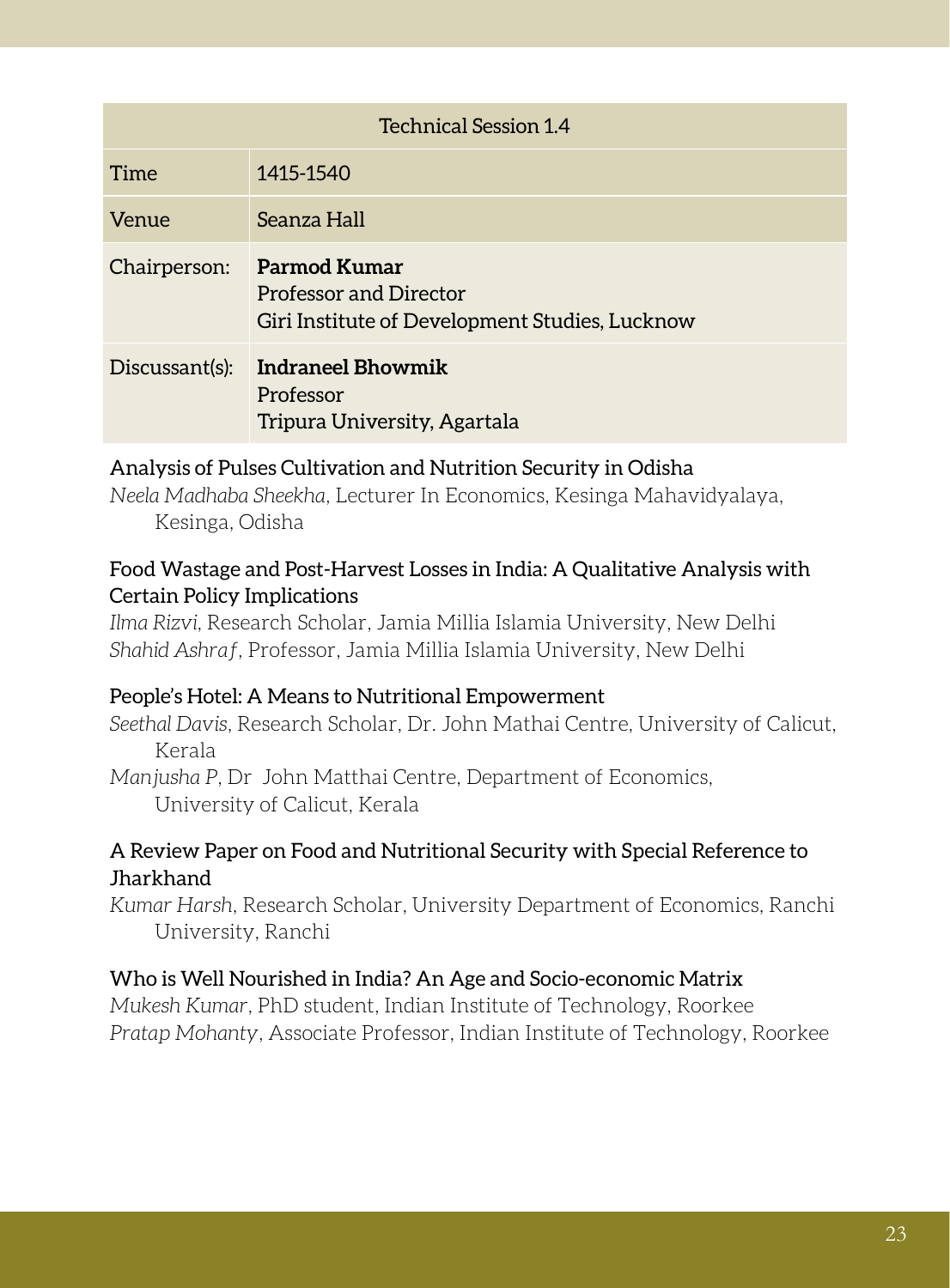| <b>Technical Session 2.4</b> |                                                                                                              |
|------------------------------|--------------------------------------------------------------------------------------------------------------|
| Time                         | 1415-1540                                                                                                    |
| Venue                        | Seminar Hall 1                                                                                               |
| Chairperson                  | Archana Sinha<br>Professor Emeritus Research<br>Indian Social Institute, New Delhi                           |
| Discussant                   | Bharti Nandwani<br>Assistant Professor<br>Indira Gandhi Institute of Development Research (IGIDR),<br>Mumbai |

Neither Here nor There? The Plight of Overseas Migrant Workers from Sri Lanka during the COVID-19 Pandemic

*Kalinga Tudor Silva*, Professor, University of Peradeniya, Sri Lanka

#### Impact of Job-displacement during Covid-19 on Earnings: Evidence from Indian Labour Market

*Gunjan Kumari*, PhD Scholar, IIT Bombay *Neha Gupta*, Assistant Professor, IIT Bombay *K. Narayanan*, Professor, IIT Bombay

#### Impact of Covid 19 and its Implications for the Gulf Return Migrants: The Indian Experiences

*Anisur Rahman*, Director, UGC Human Resource Development Centre, Jamia Millia Islamia, New Delhi

*Niharika Tiwari*, Assistant Professor, GB Pant Social Science Institute, Allahabad

#### Impact of Lockdown on Migrants: Evidences from UP and Bihar

*Surya Bhushan*, Associate Professor, Development Management Institute (DMI), Patna

*Aditi Thakur*, Assistant Professor, Development Management Institute (DMI), Patna

*Shankar Purbey*, Associate Professor, Development Management Institute (DMI), Patna

*Sayed Qadri*, Child Protection Specialist, UNICEF

*Urvashi Kaushik*, M&E Specialist: Social Policy, UNICEF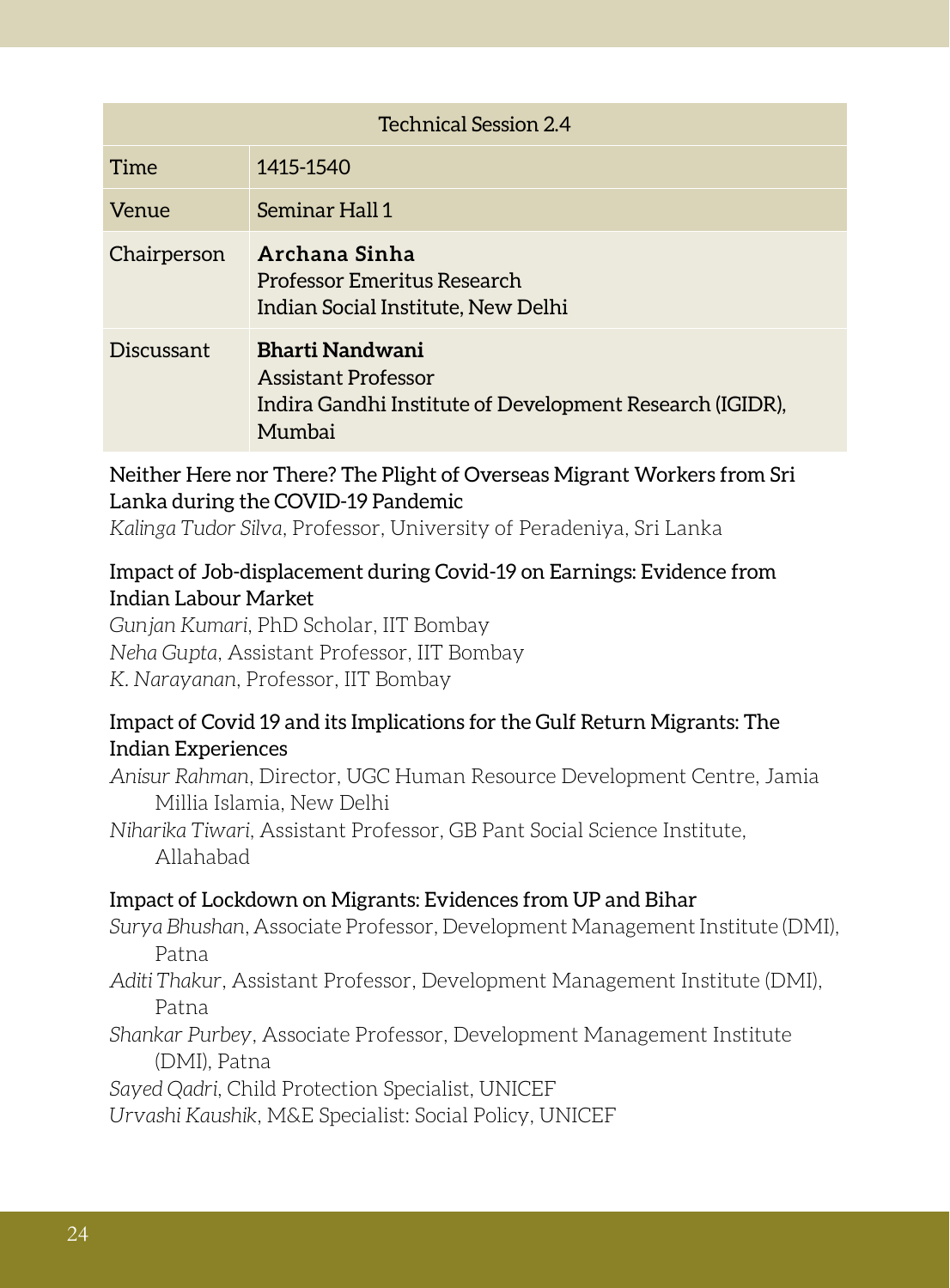#### COVID-19 Lockdown: Protecting the Poor Means Keeping the Indian Economy Afloat

*M. Kumar Raju*, Project Director, Department of Economics (R),

Sri Venkateswara University, Tirupati

*A. Ranga Reddy*, Former Professor, Sri Venkateswara University, Tirupati

*R. Suneetha*, Sri Venkateswara University, Tirupati

| Technical Session 3.5 |                                                                                         |
|-----------------------|-----------------------------------------------------------------------------------------|
| <b>Time</b>           | 1415-1540                                                                               |
| Venue                 | Seminar Hall 2                                                                          |
| Chairperson           | <b>I.C Awasthi</b><br>Professor<br>Institute for Human Development, New Delhi           |
| Discussant            | Indu Bala Sinha<br><b>Visiting Fellow</b><br>Institute for Human Development, New Delhi |

#### Public Health Expenditure, Infrastructure and Outcomes in EAG States *Swati Jain*, Assistant Professor, University of Allahabad

#### Quality of Healthcare: A Study of Perception of patients of Bishnupur and Thoubal Districts of Manipur

*Deepali Chanu Sanasam*, Ph.D. Geography Scholar, Jawaharlal Nehru University, New Delhi

#### Reassessing Financial Incentives: Impact of Scholarships on Absenteeism in Schools of India

*Tanmay Devi*, Research Scholar, FLAME University, Pune *Manvika Gopathi*, FLAME University, Pune *Reshmi Sengupta*, Associate Professor of Economics, FLAME University, Pune

#### Role of Oral Reading Fluency (Hindi) and Reading Comprehension in India: Evidence from Five Selected States

*Sarbeswar Padhan*, Assistant Professor (Ad-Hoc), Department of Economics, Dr. Bhim Rao Ambedar College, Delhi

#### Water Sharing Dispute on River Brahmaputra and its Socio-economic Impact on the Stakeholders Living in the Char Areas of Assam

*Puja Das, Scholar*, Visva-Bharati University, Kolkata

#### Government of Public and Social Programmes (Employment, Education, Health, Food and Livelihoods)

*Bharat R. Shah*, Retired Professor, Ahmedabad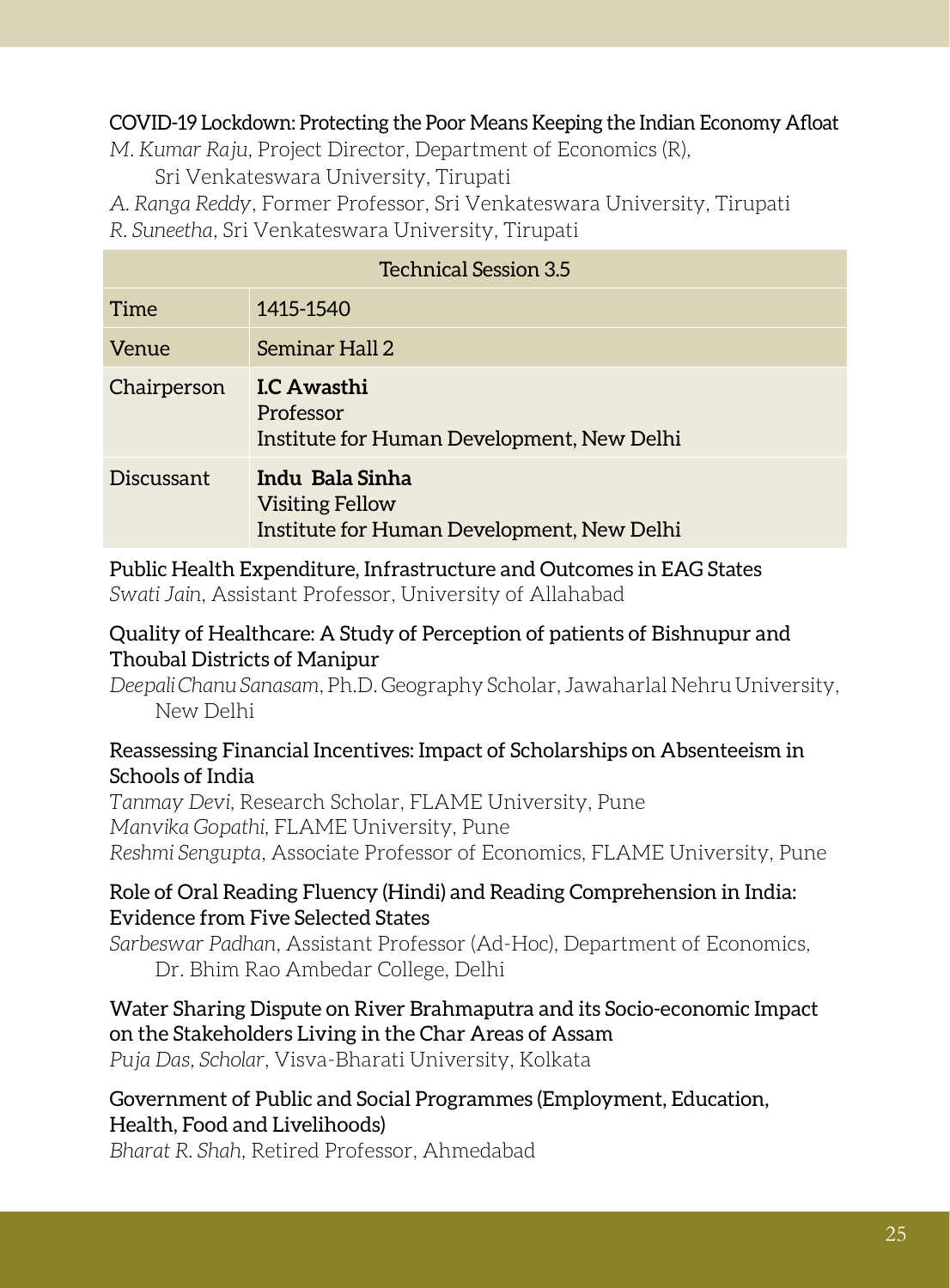| <b>Technical Session 1.5</b> |                                                                                                                        |
|------------------------------|------------------------------------------------------------------------------------------------------------------------|
| Time                         | 1600-1730                                                                                                              |
| Venue                        | Seanza Hall                                                                                                            |
| Chairperson                  | D.N. Reddy<br><b>Visiting Professor</b><br>Institute for Human Development, New Delhi                                  |
| Discussant                   | Digvijay Singh Negi<br><b>Assistant Professor</b><br>Indira Gandhi Institute of Development Research (IGIDR)<br>Mumbai |

#### Impact of Covid 19 on the Fish Production in Kerala

- *Salini U*, PhD Scholar, Dr. John Matthai Centre, University of Calicut, Aranattukara, Thrissur
- *Maneesha MU*, M.Phil Scholar, Dr. John Matthai Centre, University of Calicut, Kerala

#### Security in Times of Insecurity: A Study on Food Security among EWS Households of Delhi during COVID-19

- *Uma*, Senior Assistant Professor, Department of Economics, Lakshmibai College, University of Delhi, Delhi
- *Shubhangi Singhal*, Assistant Professor, Vivekananda Institute of Professional Studies, Delhi

#### Sustainable Livelihood and Nutrition Security for Tribal Farmers: An Assessment of CSR Intervention in Dungarpur, Rajasthan

*Ratna Verma*, Assistant Professor,IIHMR University, Jaipur *Mahima Purohit*, Research Officer, IIHMR University, Jaipur

#### The Role of Groundwater for Food Security in India

- *Manikandan P.,* Research Scholar, Gandhigram Rural Institute (Deemed to be University), Tamil Nadu
- *Rajendran S*, Professor, Gandhigram Rural Institute (Deemed to be University), Tamil Nadu

#### Trends and Patterns of Malnutrition across States in India

*Arifa Sultana,* Consultant, Centre for Economic and Social Studies, Hyderabad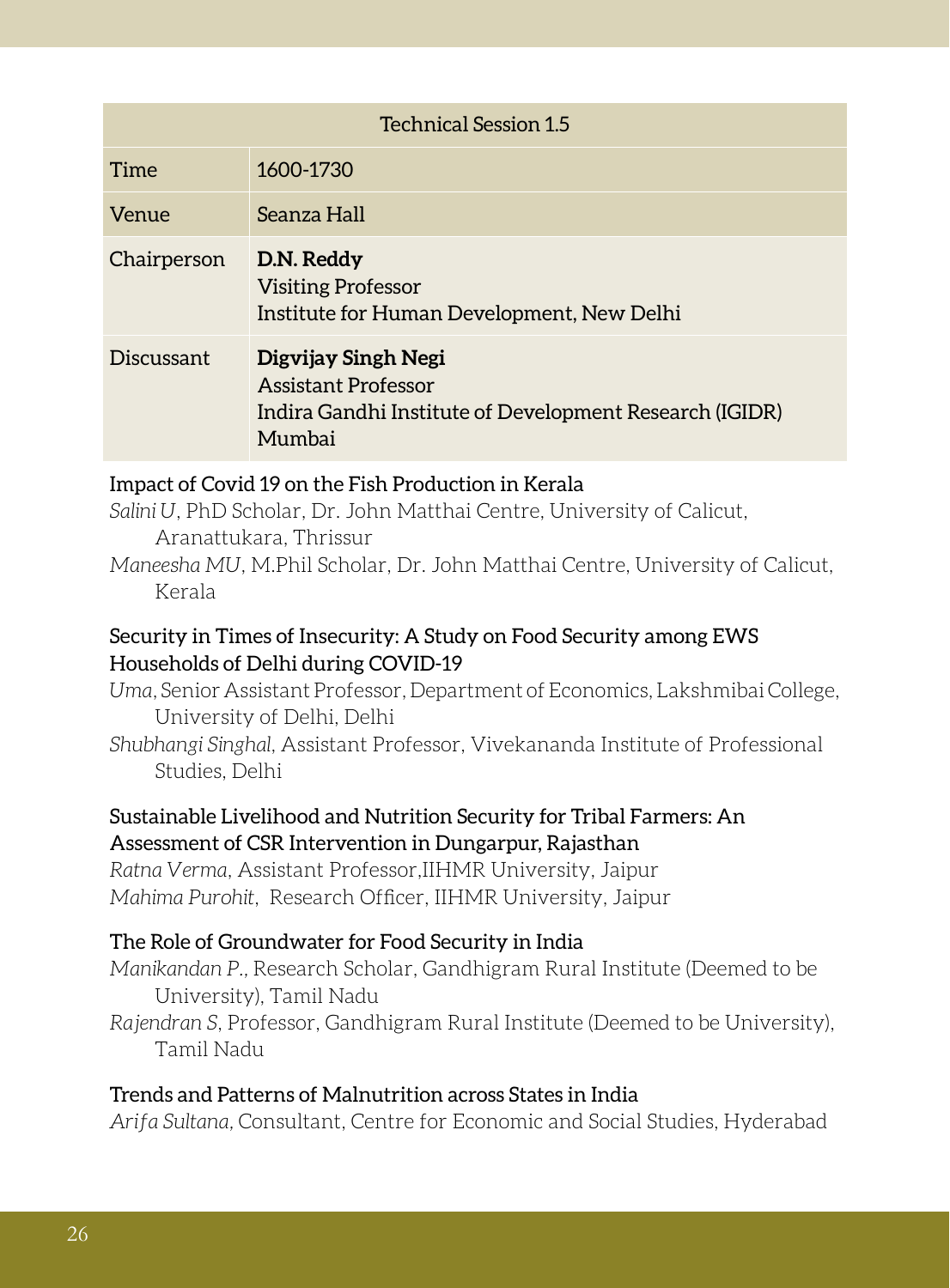#### Cognitive Planning of Mid-day Meal Scheme: A Way Forward for an Inclusive and a Balanced MDM Model

- *Gopinath. R,* Principal Scientist, M S Swaminathan Research Foundation, Chennai
- *M. Rekha,* Research Scholar, Department of Economics, Stella Maris College, Chennai
- *J. Kaviya Nijaritha,* Assistant Professor, Department of Economics, Stella Maris College, Chennai
- *R. Rengalakshmi,* Director, Ecotechnology, M S Swaminathan Research Foundation, Chennai
- *M. Janakavi,* Junior Research Fellow, M S Swaminathan Research Foundation, Chennai

| <b>Technical Session 2.5</b> |                                                                                                                                                                     |
|------------------------------|---------------------------------------------------------------------------------------------------------------------------------------------------------------------|
| Time                         | 1600-1730                                                                                                                                                           |
| Venue                        | Seminar Hall 1                                                                                                                                                      |
| Chairperson:                 | S.R. Hashim<br>Chairman<br>Institute for Human Development;<br>Former Member-Secretary, Planning Commission and Former<br>Chairman, Union Public Service Commission |
| Discussant(s):               | A. Ranga Reddy<br><b>Former Professor</b><br>Dept. of Economics, Sri Venkateswara University, Tirupati                                                              |

#### Pattern of Interstate Labour Migration in India: Findings from NSSO Data *Madhumita Bhattacharya*, Student, Visva-Bharati University, West Bengal

#### Women Migrants and their Vulnerabilities in the Shadow of Pandemic: Gender Dimension

*Shaveta Gagneja*, Associate Prof, Maharja Agarsen Institute of Management Studies, New Delhi

#### Returning Migrant Workers During Covid 2019

*Nirati Gupta*, Assistant Professor (Sr. Gr.), Maharaja Agrasen Institute of Management Studies, GGSIPU, Delhi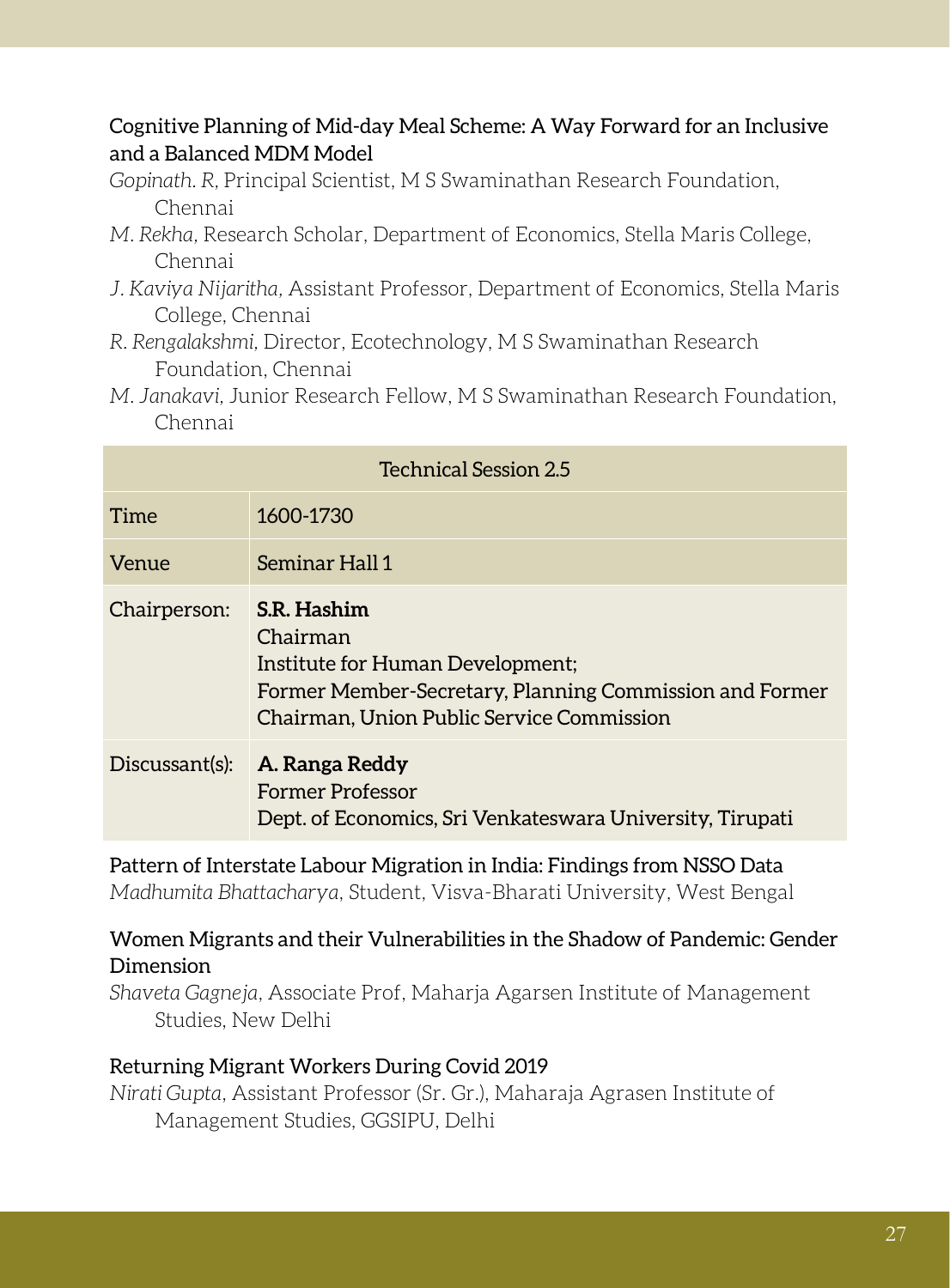#### Health of Migrant Workers at Ship-Recycling Industry, India

*Hrudanand Misra Professor*, Institute of Management, Nirma University, Ahmedabad

#### The Affiliction and Futile of Indian Economy: In View of Recovery Mechanism

*V. Saravanan*, Assistant Professor. and Research Department of Economics, Sir Theagaraya College, Chennai, Tamil Nadu

#### Addressing Economic Vulnerabilities through Public Programmes: MGNREGA and the Pandemic Induced Retrograde Migration

*Arushi Jain*, Ph.D. Research Scholar, Panjab University, Chandigarh *Dilpreet Sharma*, Panjab University, Chandigarh

#### Livelihood Condition of Stranded Migrant Labourers in Covid-19 Lockdown in India: A Study of Bengaluru

*Tania Sengupta*, Assistant Professor, Mount Carmel College, Autonomous, Bengaluru

| Technical Session 3.6 |                                                                                               |  |
|-----------------------|-----------------------------------------------------------------------------------------------|--|
| Time                  | 1600-1730                                                                                     |  |
| Venue:                | Seminar Hall 2                                                                                |  |
| Chairperson:          | <b>Upinder Sawhney</b><br>Professor<br>Department of Economics, Punjab University, Chandigarh |  |
| Discussant(s):        | Nagendra Maurya<br>Department of Applied Economics, Lucknow University,<br>Lucknow            |  |

How Effective is Student Financial Aid Programmes in India? A Policy Evaluative Study of Post-Matric Scholarship Scheme

*Deepak Kumar Swain*, Research Scholar, Central University Of Gujarat, Ahmedabad

*Rajesh Karna*, Assistant Professor, Dr. SRK Govt. Arts College Pondicherry University, Puducherry

#### MGREGA and Financial Inclusion in Hoshiarpur District of Punjab

*Reenu Ahluwalia*, Research Scholar, Panjab University, Chandigarh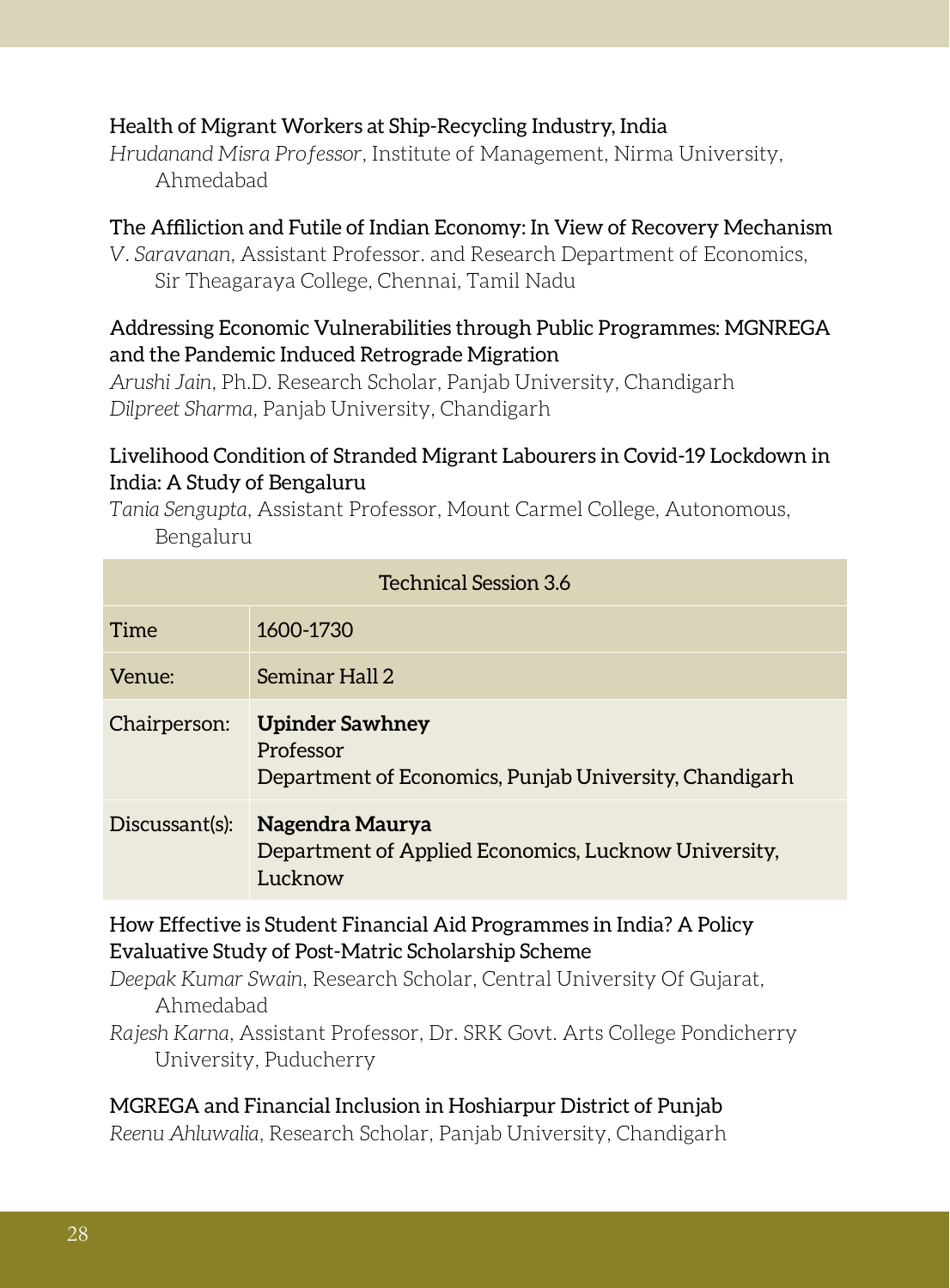#### Paraphrasing the Framework of Public Health in British India

*Shreya Singh*, Assistant professor, Patna women's college, Patna

#### Really! If there is a will, there is a way: Experimental Evidence from Indian States on Enrolment

*Binay Shankar*, Research Assistant, Indian Institute of Technology, Kanpur *Kajal Verma*, M.A Student, Magadh Mahila College, Patna *Noma Fatima*, M.A Student, Magadh Mahila College, Patna *Shivani Mohan*, M.A Student, Magadh Mahila College, Patna *Simran Mishra*, M.A Student, Magadh Mahila College, Patna

#### Relationship Between Revenue and Expenditure in India: An Econometric Analysis of Time Series

*Duragesh Pujari*, Research Scholar, Karnatak University, Pavate Nagar Dharwad *Rudragouda Biradar*, Professor, Karnatak University, Pavate Nagar Dharwad *Shreya Suppannavar*, Research Scholar, Karnatak University, Pavate Nagar Dharwad

#### Does Government Expenditure on Education Promote Economic Growth? An Empirical Evidence from Hilly States in Northern India

*Farhana Wani*, Research Scholar, Central University of Kashmir, Kashmir *Tosib Alam*, Assistant Professor, Central University of Kashmir, Kashmir

| <b>Technical Session 3.7</b> |                                                                                                                 |  |
|------------------------------|-----------------------------------------------------------------------------------------------------------------|--|
| Time                         | 1600-1730                                                                                                       |  |
| Venue                        | Seminar Hall 3                                                                                                  |  |
| Chairperson                  | Rupayan Pal<br>Professor<br>Indira Gandhi Institute of Development Research (IGIDR)<br>Mumbai                   |  |
| Discussant                   | Ranjana Roy<br>Fellow<br>Indian Council for Research on International Economic<br>Relations (ICRIER), New Delhi |  |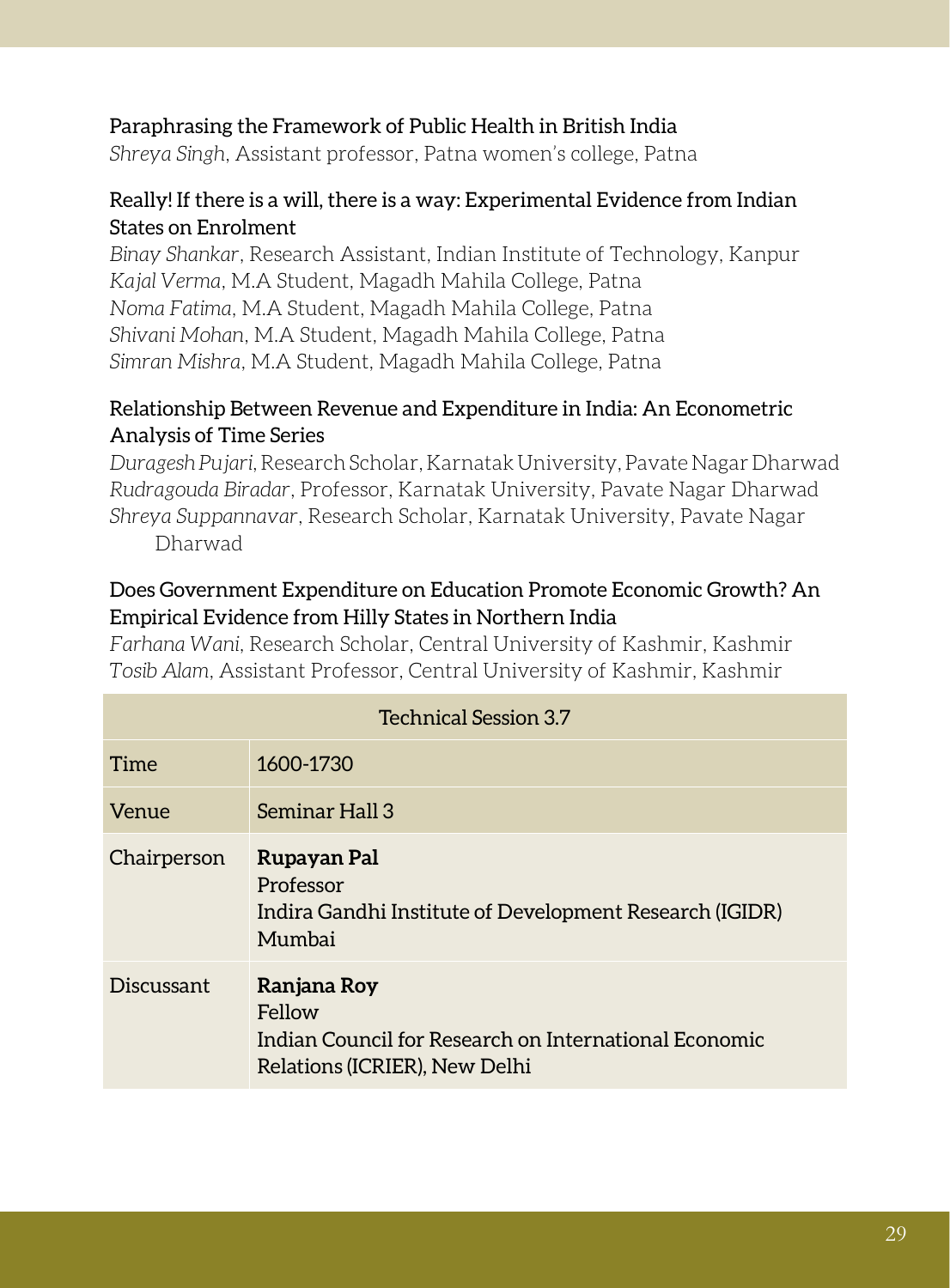#### Child Labour and Education in a Developing Economy: A Policy Analysis

*Rohan Kanti Khan*, PhD Scholar, University of Calcutta, Kolkata *Sarbajit Chaudhuri (Late)*, Former Professor, University of Calcutta, Kolkata *Jayanta Kumar Dwibedi*, Associate Professor, Brahmananda Keshab Chandra College, West Bengal

*Dibyendu Banerjee*, Assistant Professor, Serampore College, West Bengal

#### Educational Development Programmes in North-East India: Availability, Achievements and Challenges

*T. Thangjahao Haokip*, PhD Scholar, Institute for Social and Economic Change

#### Are Contractual Employments Proving an Implementational Loophole for the Maternity Benefit Amendment Act 2017?

*Kimsi Sonkar*, PhD Scholar, The Centre for the Study of Law and Governance, Jawaharlal Nehru University, New Delhi

#### Corruption, Good Governance and Sustainable Development

*Sanjoy Karna*, Assistant Professor, Tribhuvan University, Kathmandu, Nepal

#### Gynaecological Morbidity due to STI among the Women in India

*Priyanka Kumari*, PhD scholar, International Institute for Population Sciences, Mumbai

#### Land Alienation and Restoration in the Agency Region: A Reality Check

*P. Raghupathi*, ICSSR Senior Fellow, Council for Social Development, Hyderabad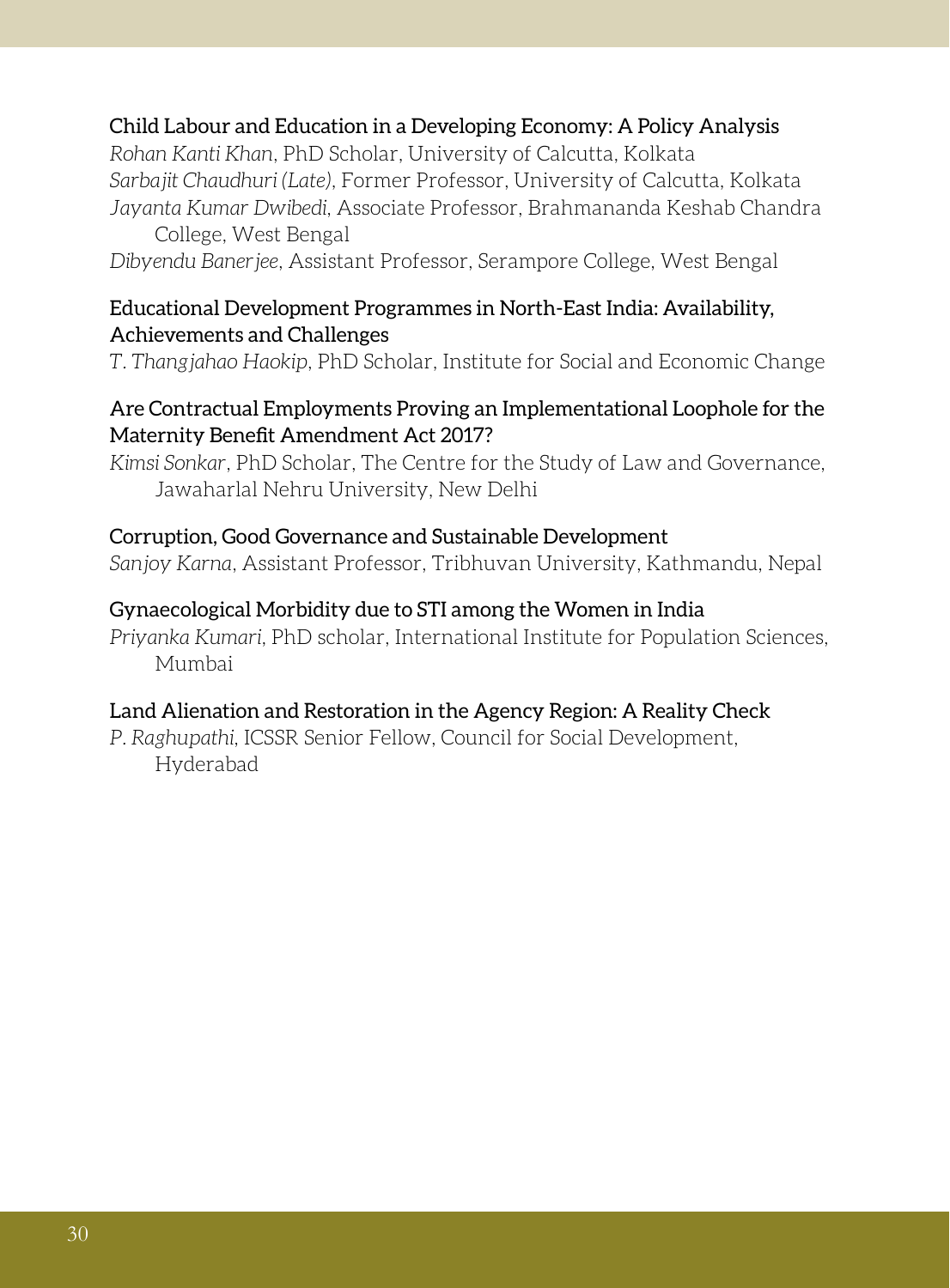|                              | Day 3:15 June 2022                                                                               |  |
|------------------------------|--------------------------------------------------------------------------------------------------|--|
| <b>Technical Session 1.6</b> |                                                                                                  |  |
| Time                         | 0900-1100                                                                                        |  |
| Venue                        | Seanza Hall                                                                                      |  |
| Chairperson                  | E. Revathi<br>Professor and Director<br>Centre for Economic and Social Studies (CESS), Hyderabad |  |
| Discussant                   | C.S. Verma<br>Associate Professor<br>Giri Institute of Development Studies, Lucknow              |  |

#### Consumer Response to Online Food Delivery Services During Covid-19: A Study on Mumbai and Pune

*Varada Sahasrabudhe*, Student, MIT-World Peace University, Pune

#### Special Safeguard Mechanism for Agriculture: Implications for Developing Members at the WTO

*Raihan Akhter*, Senior Research Fellow, Centre for WTO Studies, IIFT New Delhi

*Abhijit Das*, Head & Professor, Centre for WTO Studies, IIFT New Delhi

*Sachin Kumar Sharma*, Associate Professor, Centre for WTO Studies, IIFT New Delhi

*Teesta Lahiri*, Senior Research Fellow, Centre for WTO Studies, IIFT New Delhi

#### Understanding Household Food Insecurity from Covid-19: A Qualitative Study in Rural Rajasthan

*Namrata Borthakur*, Senior Research Associate, Sehgal Foundation, Gurugram

#### Sustainability of Food Grains Production: A Special Reference to Karnataka

*Ramesh S Kampli*, Research Scholar, Karnatak University, Dharwad *S.T. Bagalkoti*, Professor, Karnatak University, Dharwad

#### Integrated Nutrient Management of Papaya (Carica Papaya L.) : Application of Microbial Consortium Enriched Organic Manures for Yield and Fruit Quality Enhancement

*Bindu B*, Farming Systems Research Station, Sadanandapuram, Kerala Agricultural University, Thrissur, Kerala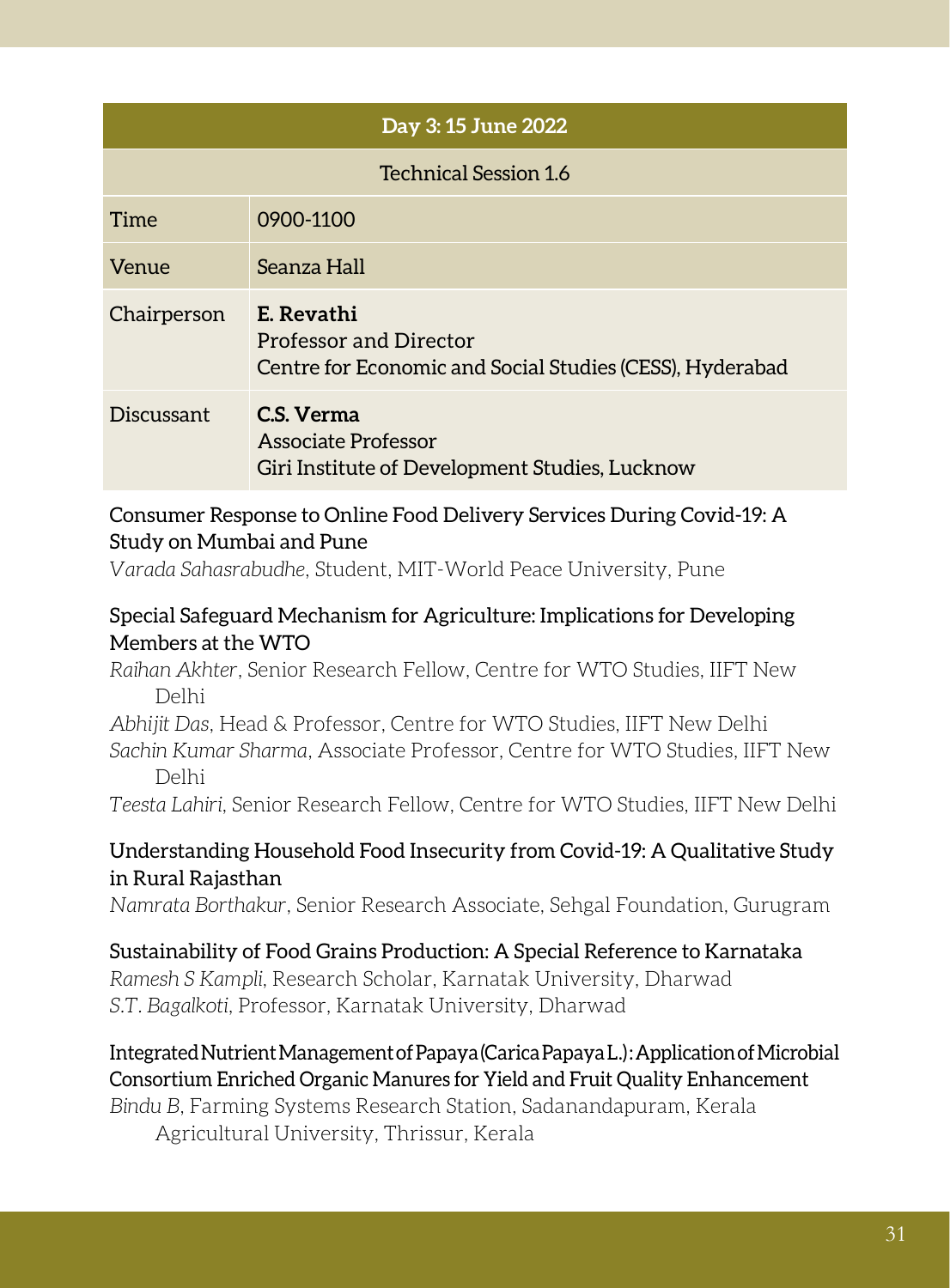| <b>Technical Session 1.7</b> |                                                                                                  |  |
|------------------------------|--------------------------------------------------------------------------------------------------|--|
| Time                         | 0900-1100                                                                                        |  |
| Venue                        | Seminar Hall 1                                                                                   |  |
| Chairperson                  | <b>Indraneel Bhowmik</b><br>Professor<br>Tripura University, Agartala                            |  |
| Discussant                   | Monisha Israni<br>Senior Policy Analyst<br>Research and Policy House-Leaders Institute, Brisbane |  |

#### Integrated Child Development Scheme in Karnataka: An Analysis of Funds Released and Utilized

*Vidya Magadum*, Research Scholar, Dept. of Studies in Economics Karnatak University, Dharwad ICSSR-IPE Doctoral Fellow *Honnappa S.,* Associate Professor Karnataka Arts College, Karnatak

University, Dharwad

#### Concentration and Diversification of Food Industries in Indian Market: Analysis based on Market Strategies and Diversity Index

*Ilma Rizvi,* Research Scholar, Jamia Millia Islamia University, New Delhi Ateeqa Ansari Research Scholar, LNMIIT, Jaipur *Shahid Ashraf*, Professor, Jamia Millia Islamia University, New Delhi

#### Determinants of Healthy Food Diversity in Kerala: Evidence from a Pooled Cross-Section Regression Model

*Retheesh P K*, Assistant Professor, Eknm Government College Elerithattu, Kerala *R. Santhosh*, Associate Professor, University College, Thiruvananthapuram

#### Does Food Security Explain Psychological Distress among Indian Elderly *Pallabi Gogoi*, Ph.D. Scholar, Jawaharlal Nehru University, New Delhi

#### Emerging Natural Farming, Food Security, and Triple Burden of Malnutrition in India: A Case of Indigenous Families who Applied Nutri Sensitive Farming Approach in Tri-junction Area

*Jayesh Joshi*, Secretary, Vaagdhara, Rajasthan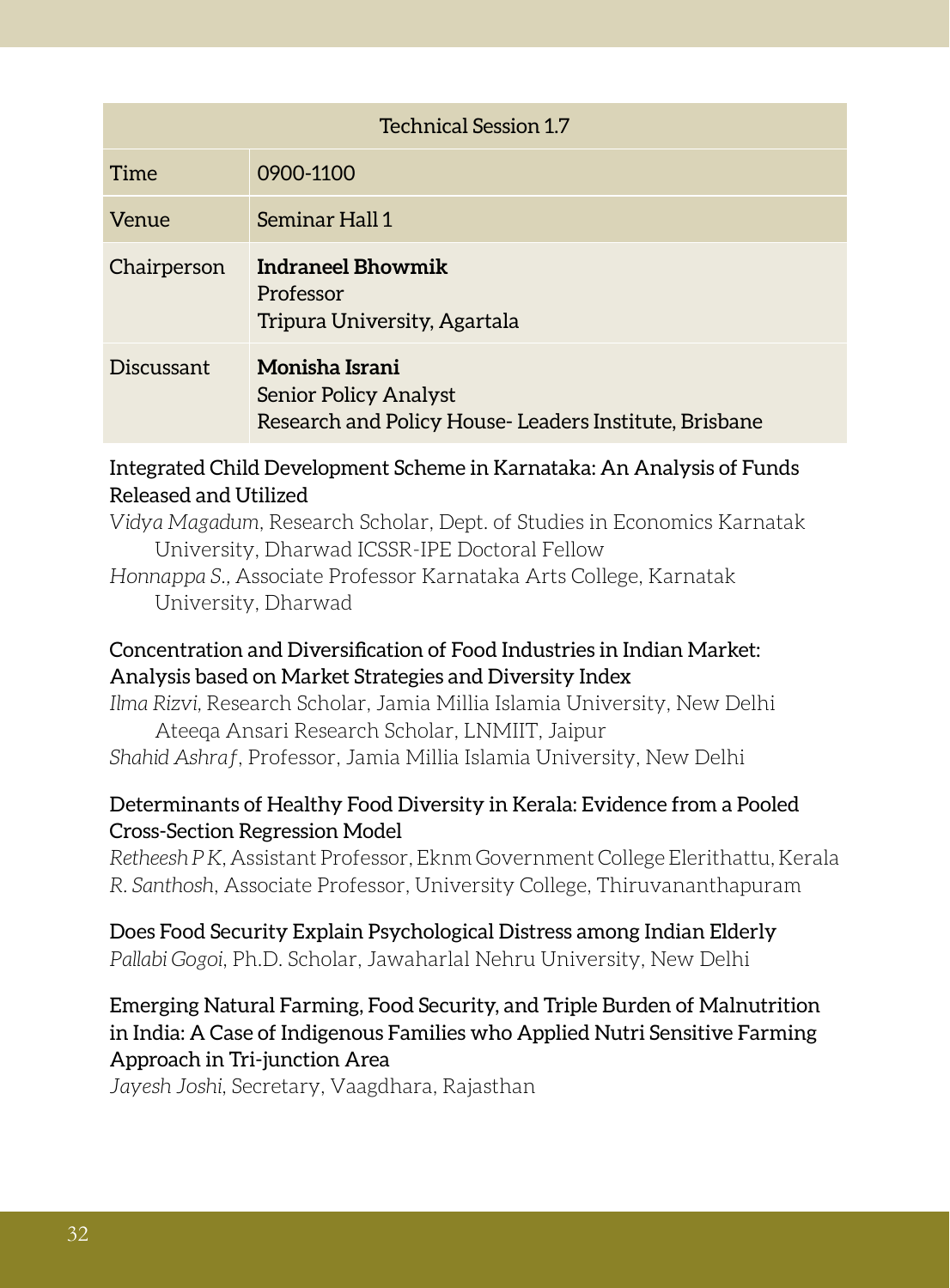#### Urban Food Insecurity: Role of Annapurna Canteens in Maneuvering Food Insecurity in Hyderabad

*Sridevi Gummadi*, Associate Professor, University of Hyderabad, Hyderabad Amalendu Jyotishi, Professor, APU

*Srinivas Matta*, RA, University of Hyderabad, Hyderabad *Balaji patturi*, RA, University of Hyderabad, Hyderabad

#### Assessing the Status of Malnutrition Among Children in Maharashtra from 1998-99 to 2019-20

*Vikram Aarne*, Ph D Scholar, Savitribai Phule Pune University, Pune *Amita Dharmadhikary-Yadwadkar*, Assistant Professor, Savitribai Phule Pune University, Pune

| <b>Technical Session 3.8</b> |                                                                                             |  |
|------------------------------|---------------------------------------------------------------------------------------------|--|
| Time                         | 0900-1100                                                                                   |  |
| Venue:                       | Seminar Hall 2                                                                              |  |
| Chairperson                  | <b>Bharat Shah</b><br>Former Professor Ahmedabad                                            |  |
| Discussant                   | <b>Hrudanand Misra</b><br>Professor, Institute of Management<br>Nirma University, Ahmedabad |  |

Saving Mothers and New-borns through Reformed Health Care: An Empirical Investigation of Janani Suraksha Yojana (JSY) In Uttarakhand

*Archana Sinha*, Professor Emeritus Research, Indian Social Institute, New Delhi

A Study on Determinants of Maternal Health Service Utilisation in India *Rajkishore Sahu*, Research Scholar, Berhampur University, Odisha, *Hemangi Kadlak*, Visiting Faculty, Vellore Institute of Technology, Tamil Nadu

### Commercialization of Agriculture, Pricing Policy, and Farmers' Welfare

*Soumyajit Mandal*, Assistant Professor, St. Xavier's College (Autonomous), Kolkata

*Sukanta Bhattacharya*, Associate Professor, University of Calcutta, Kolkata

#### Estimating Inequality of Opportunity from Conditional Inferential Regression Tree

*Balwant Mehta*, Sr. Fellow, Institute for Human Development, New Delhi *Siddharth Dhote*, Research Associate, Institute for Human Development, New Delhi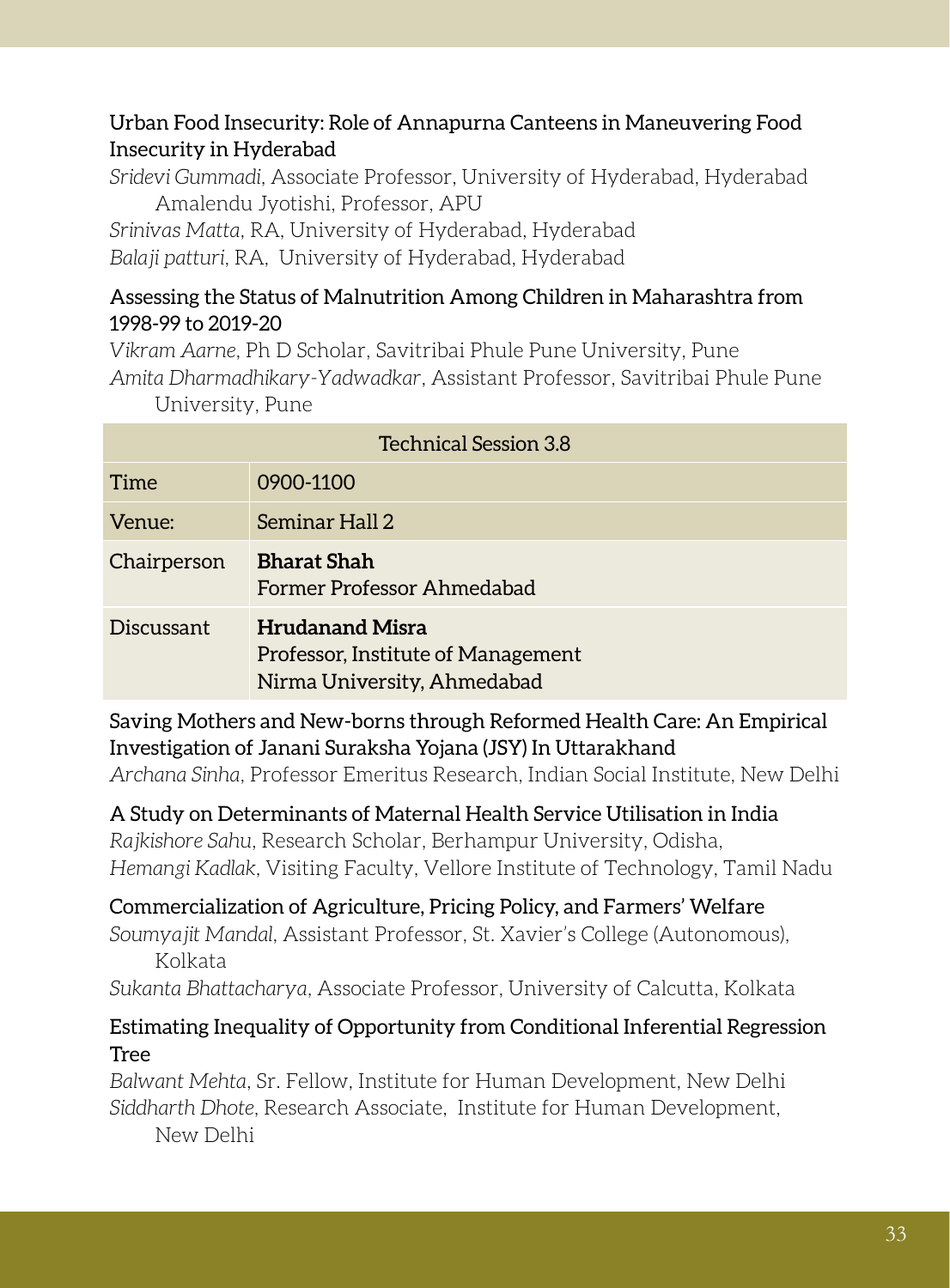#### Working Conditions of Rural Sanitation Workers in Haryana

*Sabah Siddiqui*, Assistant Professor, Krea University, Andhra Pradesh *Shamsher Singh*, Assistant Professor, FLAME University, Pune

#### Impact of Covid-19 on Employment and Livelihood: Insights from the Unorganised Coal Mines Women Workers Experience

*Prity Kumari*, Research Scholar, Central University of South Bihar, Bihar

| <b>Technical Session 3.9</b> |                                                                                                                   |  |
|------------------------------|-------------------------------------------------------------------------------------------------------------------|--|
| Time                         | 0900-1100                                                                                                         |  |
| Venue:                       | Seminar Hall 3                                                                                                    |  |
| Chairperson                  | Manju Bhagat<br><b>Professor of Management</b><br>Birla Institute of Technology, Mesra, Ranchi                    |  |
| Discussant                   | Anisur Rahman<br>Professor<br>UGC Human Resource Development Centre<br>Jamia Millia Islamia University, New Delhi |  |

#### Health Workers' 'Everyday Work' in Integrated Health Programmes in Bihar, India: An Institutional Ethnography

*Vikash Kumar*, Assistant Professor, Department of Social Work, Northern Michigan University

#### Women's Self-health Care – Analysis using DHS V and VII India Data

*Bipasa Banerjee*, Student, Tata Institute of Social Sciences, Mumbai *Binay Shankar*, Research Assistant, Indian Institute of Technology, Kanpur

#### Effectiveness of Teacher Training Programme on Quality Education: An Analysis of Primary Schools in Delhi NCR and Maharashtra

*Antra Singh*, Assistant Professor (Visiting), Delhi School of Journalism, Delhi University

*Niharika Singh*, Assistant Professor, Symbiosis School of Economics, Pune *Prajakti Gokhale*, Visiting Professor, Symbiosis School of Economics, Pune

#### An Empirical Study on the Challenges Faced by the Elderly Women

*Neelam Batra*, Assistant Professor (Laws), University Institute of Law, Panjab University Regional Centre, Ludhiana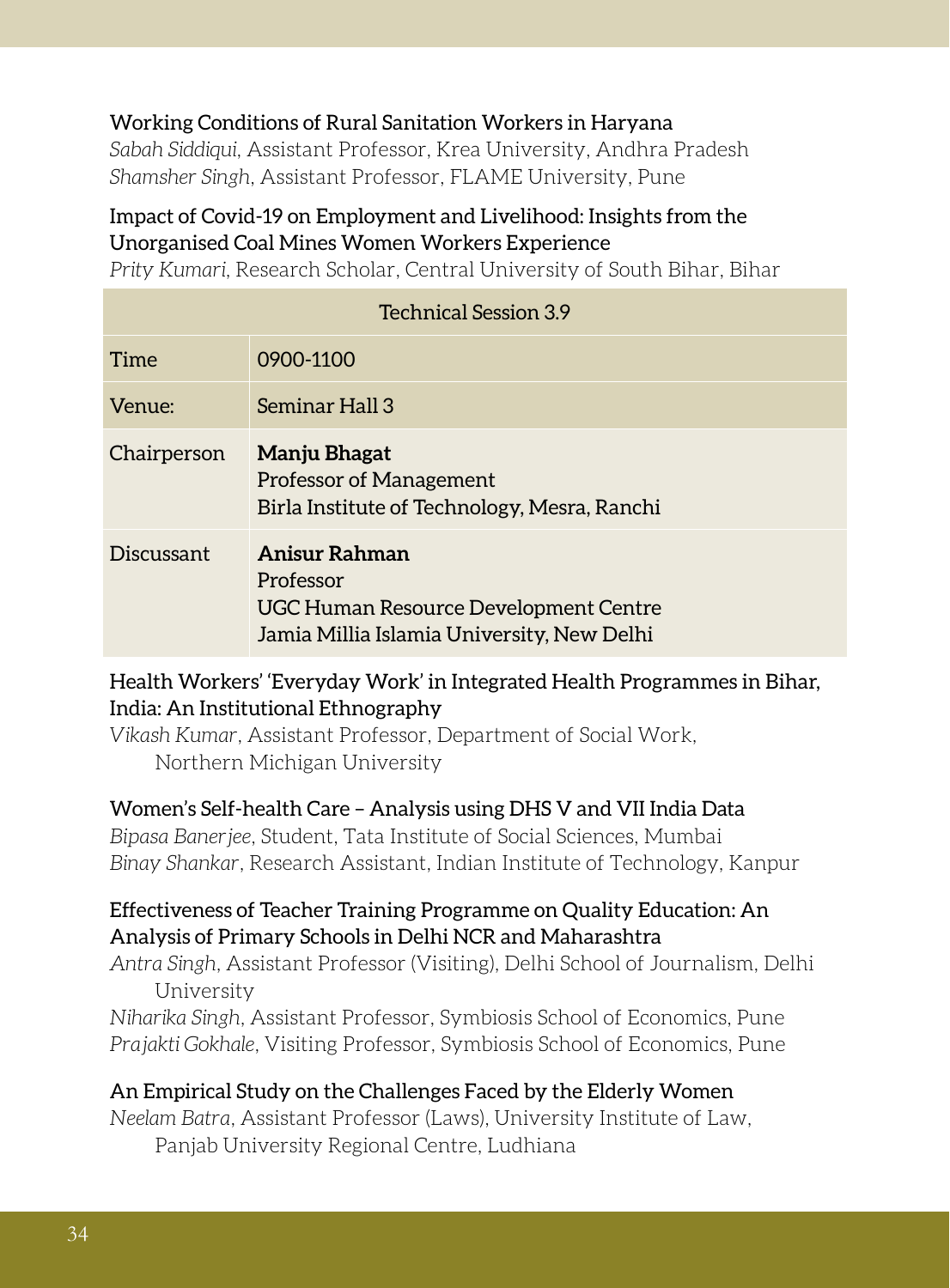#### Effect of Air Pollution on Cognitive Performance in India

- *Damini Singh*, Ph.D. Scholar (Senior Research Fellow), Jawaharlal Nehru University, New Delhi
- *Indrani Gupta*, Professor and Head, Health Policy Research Unit, Institute of Economic Growth, Delhi

*Sagnik Dey*, Professor, Indian Institute of Technology, Delhi

#### Some Arguments on the Notion of Cash Transfers as an Alternative to the Basic Public Health Care Services in India

*Sri Narayan,* Student, Jawaharlal Nehru University, New Delhi